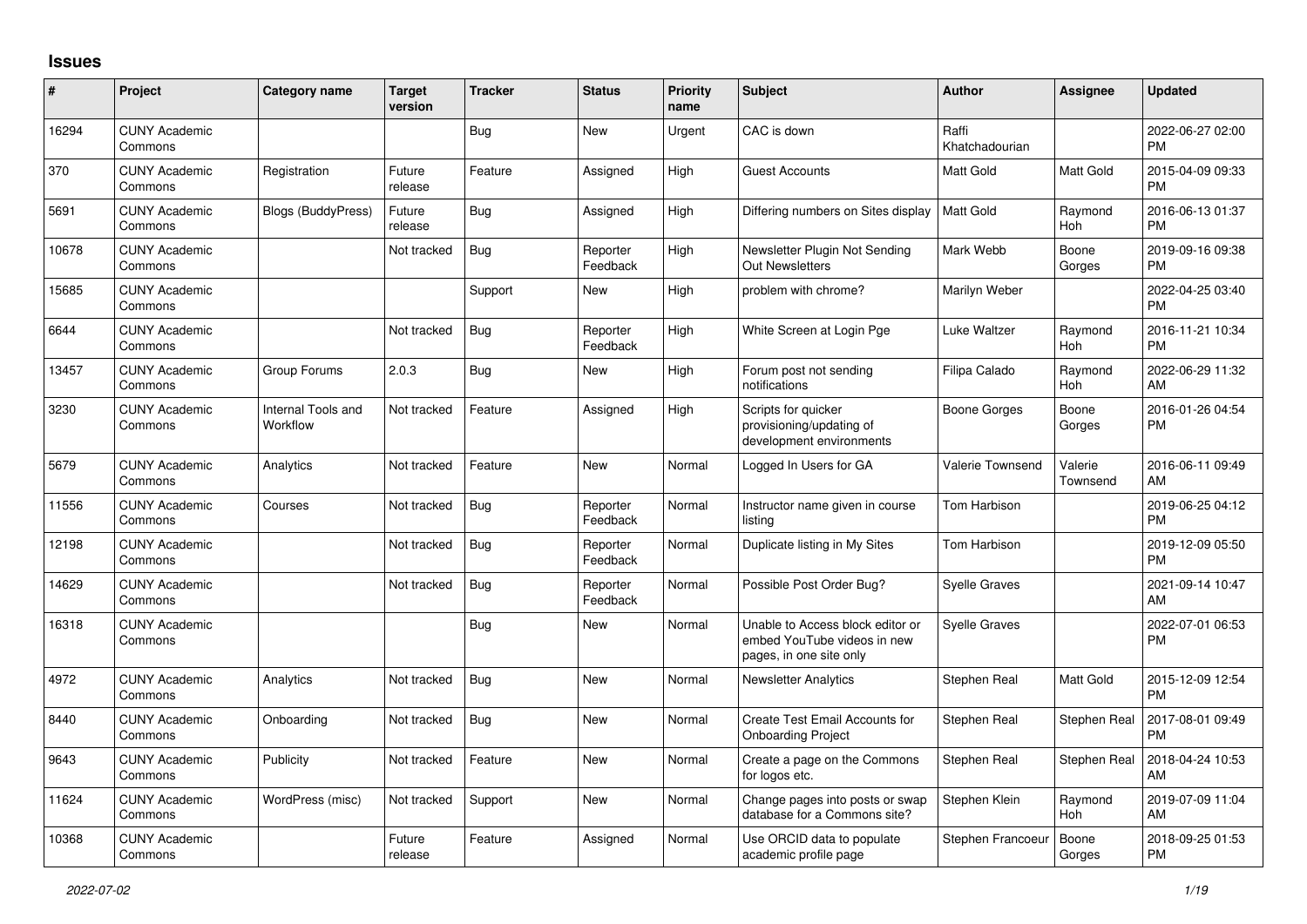| #     | Project                         | <b>Category name</b>     | Target<br>version | <b>Tracker</b> | <b>Status</b>        | Priority<br>name | <b>Subject</b>                                                                       | <b>Author</b> | <b>Assignee</b>    | <b>Updated</b>                |
|-------|---------------------------------|--------------------------|-------------------|----------------|----------------------|------------------|--------------------------------------------------------------------------------------|---------------|--------------------|-------------------------------|
| 10439 | <b>CUNY Academic</b><br>Commons | Design                   | 2.1.0             | Design/UX      | New                  | Normal           | Create Style Guide for Commons                                                       | Sonja Leix    | Sara Cannon        | 2022-06-28 01:43<br><b>PM</b> |
| 10982 | <b>CUNY Academic</b><br>Commons | Domain Mapping           | Not tracked       | Support        | Reporter<br>Feedback | Normal           | <b>CNAME</b> question                                                                | scott voth    |                    | 2019-01-22 04:29<br><b>PM</b> |
| 11788 | <b>CUNY Academic</b><br>Commons | <b>WordPress Plugins</b> | Future<br>release | Support        | Reporter<br>Feedback | Normal           | Plugin Request - Browse Aloud                                                        | scott voth    |                    | 2019-09-24 08:42<br>AM        |
| 11860 | <b>CUNY Academic</b><br>Commons | Registration             | Future<br>release | Feature        | New                  | Normal           | <b>Ensure Students Are Aware They</b><br>Can Use Aliases At Registration             | scott voth    |                    | 2019-09-24 08:46<br>AM        |
| 12573 | <b>CUNY Academic</b><br>Commons | <b>WordPress Plugins</b> | Future<br>release | Bug            | New                  | Normal           | <b>CommentPress Core Issues</b>                                                      | scott voth    |                    | 2020-03-24 04:32<br><b>PM</b> |
| 9515  | <b>CUNY Academic</b><br>Commons | <b>WordPress Plugins</b> | Not tracked       | Bug            | Reporter<br>Feedback | Normal           | Text to Speech plugin - "More<br>Slowly" checkbox not working                        | scott voth    | Boone<br>Gorges    | 2018-06-13 02:26<br><b>PM</b> |
| 10226 | <b>CUNY Academic</b><br>Commons | Courses                  | Future<br>release | Feature        | New                  | Normal           | Add "My Courses" to drop down<br>list                                                | scott voth    | Boone<br>Gorges    | 2021-11-19 12:42<br><b>PM</b> |
| 11386 | <b>CUNY Academic</b><br>Commons | WordPress - Media        | Not tracked       | Support        | Reporter<br>Feedback | Normal           | disappearing images                                                                  | scott voth    | Boone<br>Gorges    | 2019-05-14 10:32<br>AM        |
| 11496 | <b>CUNY Academic</b><br>Commons | <b>Public Portfolio</b>  | 1.15.2            | Support        | New                  | Normal           | Replace Twitter Icon on Member<br>Portfolio page                                     | scott voth    | Boone<br>Gorges    | 2019-06-06 01:03<br><b>PM</b> |
| 11531 | <b>CUNY Academic</b><br>Commons | Events                   | Future<br>release | Feature        | New                  | Normal           | Main Events calendar should<br>include non-public events that<br>user has access to  | scott voth    | Boone<br>Gorges    | 2019-06-11 10:00<br>AM        |
| 14113 | <b>CUNY Academic</b><br>Commons | WordPress (misc)         | Future<br>release | Bug            | Hold                 | Normal           | Block Editor Not Working on this<br>page - Json error                                | scott voth    | Boone<br>Gorges    | 2021-03-05 11:01<br>AM        |
| 15767 | <b>CUNY Academic</b><br>Commons | WordPress (misc)         |                   | Support        | New                  | Normal           | Site loading slowly                                                                  | scott voth    | Boone<br>Gorges    | 2022-04-04 08:56<br><b>PM</b> |
| 5827  | <b>CUNY Academic</b><br>Commons | <b>Public Portfolio</b>  | Future<br>release | Bug            | Assigned             | Normal           | Academic Interests square bracket<br>links not working                               | scott voth    | Chris Stein        | 2016-08-11 11:59<br><b>PM</b> |
| 10354 | <b>CUNY Academic</b><br>Commons | <b>Public Portfolio</b>  | Future<br>release | Feature        | New                  | Normal           | Opt out of Having a Profile Page                                                     | scott voth    | Chris Stein        | 2020-05-12 10:43<br>AM        |
| 4438  | <b>CUNY Academic</b><br>Commons | Events                   | Future<br>release | <b>Bug</b>     | Assigned             | Normal           | Events Calendar - Export<br><b>Recurring Events</b>                                  | scott voth    | Daniel Jones       | 2016-05-23 04:25<br><b>PM</b> |
| 12392 | <b>CUNY Academic</b><br>Commons | Help/Codex               | Not tracked       | Documentation  | New                  | Normal           | <b>Updates to Common Commons</b><br>Questions on Help Page                           | scott voth    | Margaret<br>Galvan | 2020-02-11 10:53<br>AM        |
| 10839 | <b>CUNY Academic</b><br>Commons | About page               | Not tracked       | Support        | New                  | Normal           | <b>Mission Statement Needs</b><br>Revision                                           | scott voth    | Matt Gold          | 2018-12-26 10:58<br>AM        |
| 11493 | <b>CUNY Academic</b><br>Commons | Domain Mapping           | Not tracked       | Support        | Reporter<br>Feedback | Normal           | Domain Mapping Request - Talia<br>Schaffer                                           | scott voth    | Matt Gold          | 2019-08-06 08:39<br>AM        |
| 11393 | <b>CUNY Academic</b><br>Commons |                          | Not tracked       | Publicity      | New                  | Normal           | After 1.15 release, ceate a hero<br>slide and post about adding a site<br>to a group | scott voth    | Patrick<br>Sweeney | 2019-05-14 10:32<br>AM        |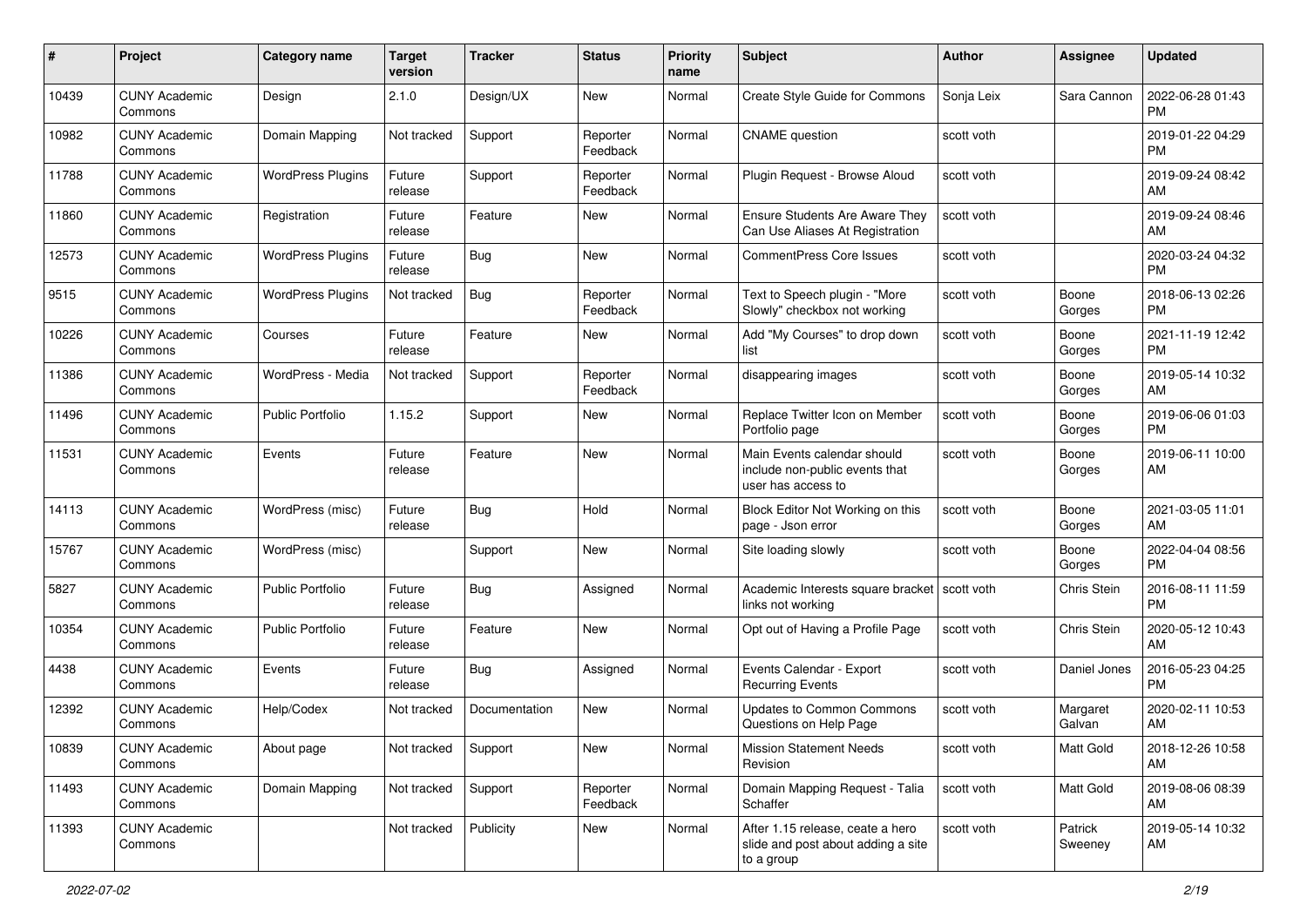| $\#$  | Project                         | <b>Category name</b>     | <b>Target</b><br>version | <b>Tracker</b> | <b>Status</b>        | Priority<br>name | <b>Subject</b>                                                  | <b>Author</b>    | <b>Assignee</b>     | <b>Updated</b>                |
|-------|---------------------------------|--------------------------|--------------------------|----------------|----------------------|------------------|-----------------------------------------------------------------|------------------|---------------------|-------------------------------|
| 3492  | <b>CUNY Academic</b><br>Commons | <b>WordPress Themes</b>  | Future<br>release        | Support        | Assigned             | Normal           | Add CBOX theme to the<br>Commons                                | scott voth       | Raymond<br>Hoh      | 2014-10-08 05:55<br><b>PM</b> |
| 13946 | <b>CUNY Academic</b><br>Commons | <b>WordPress Plugins</b> | 2.1.0                    | Support        | Assigned             | Normal           | <b>Custom Embed handler For</b><br>OneDrive files               | scott voth       | Raymond<br>Hoh      | 2022-05-26 10:46<br>AM        |
| 14994 | <b>CUNY Academic</b><br>Commons | cdev.gc.cuny.edu         | Not tracked              | Support        | In Progress          | Normal           | Clear Cache on CDEV                                             | scott voth       | Raymond<br>Hoh      | 2021-12-07 03:51<br><b>PM</b> |
| 16245 | <b>CUNY Academic</b><br>Commons | WordPress (misc)         |                          | Bug            | Reporter<br>Feedback | Normal           | Save Button missing on<br><b>WordPress Profile page</b>         | scott voth       | Raymond<br>Hoh      | 2022-06-16 03:09<br><b>PM</b> |
| 12247 | <b>CUNY Academic</b><br>Commons | Publicity                | Not tracked              | Support        | <b>New</b>           | Normal           | <b>Screenshot of First Commons</b><br>Homepage                  | scott voth       | scott voth          | 2020-01-14 12:08<br><b>PM</b> |
| 14394 | <b>CUNY Academic</b><br>Commons |                          | Not tracked              | Feature        | <b>New</b>           | Normal           | Commons News Site - redesign                                    | scott voth       | scott voth          | 2021-09-14 10:46<br>AM        |
| 585   | <b>CUNY Academic</b><br>Commons | Group Forums             | Future<br>release        | Feature        | Assigned             | Normal           | Merge Forum Topics                                              | Sarah Morgano    | Boone<br>Gorges     | 2011-07-06 04:11<br><b>PM</b> |
| 1888  | <b>CUNY Academic</b><br>Commons | Home Page                | Future<br>release        | Feature        | Assigned             | Normal           | Refactor BP MPO Activity Filter to<br>support proper pagination | Sarah Morgano    | Boone<br>Gorges     | 2014-05-01 07:11<br><b>PM</b> |
| 5826  | <b>CUNY Academic</b><br>Commons | <b>WordPress Plugins</b> | Future<br>release        | Support        | Reporter<br>Feedback | Normal           | <b>Remove Subscription Options</b><br>plugin from directory     | Sarah Morgano    | Sarah<br>Morgano    | 2016-10-21 04:14<br><b>PM</b> |
| 4592  | <b>CUNY Academic</b><br>Commons | Events                   | Future<br>release        | Design/UX      | <b>New</b>           | Normal           | Event Creation - Venue Dropdown<br>Slow                         | Samantha Raddatz | Boone<br>Gorges     | 2015-09-14 04:56<br><b>PM</b> |
| 4225  | <b>CUNY Academic</b><br>Commons | DiRT Integration         | Future<br>release        | Design/UX      | New                  | Normal           | Add information to DIRT page (in<br>Create a Group)             | Samantha Raddatz | Matt Gold           | 2015-06-26 03:14<br><b>PM</b> |
| 4221  | <b>CUNY Academic</b><br>Commons | Group Forums             | Future<br>release        | Design/UX      | Assigned             | Normal           | Add 'Number of Posts' display<br>option to Forum page           | Samantha Raddatz | Samantha<br>Raddatz | 2015-06-26 02:21<br><b>PM</b> |
| 4226  | <b>CUNY Academic</b><br>Commons | <b>BuddyPress Docs</b>   | Future<br>release        | Design/UX      | New                  | Normal           | Add option to connect a Doc with<br>a Group                     | Samantha Raddatz | Samantha<br>Raddatz | 2015-09-09 04:08<br>PM        |
| 4253  | <b>CUNY Academic</b><br>Commons | <b>Public Portfolio</b>  | Future<br>release        | Design/UX      | New                  | Normal           | Encourage users to add portfolio<br>content                     | Samantha Raddatz | Samantha<br>Raddatz | 2015-07-07 11:32<br>AM        |
| 4622  | <b>CUNY Academic</b><br>Commons | <b>Public Portfolio</b>  | Future<br>release        | Design/UX      | New                  | Normal           | <b>Profile Visibility Settings</b>                              | Samantha Raddatz | Samantha<br>Raddatz | 2015-09-21 12:18<br><b>PM</b> |
| 5298  | <b>CUNY Academic</b><br>Commons |                          | Not tracked              | Publicity      | <b>New</b>           | Normal           | Survey Pop-Up Text                                              | Samantha Raddatz | Samantha<br>Raddatz | 2016-03-22 12:27<br><b>PM</b> |
| 4222  | <b>CUNY Academic</b><br>Commons | User Experience          | Future<br>release        | Design/UX      | New                  | Normal           | Add information to 'Delete<br>Account' page                     | Samantha Raddatz | scott voth          | 2015-06-26 11:35<br>AM        |
| 14983 | <b>CUNY Academic</b><br>Commons | WordPress (misc)         | Not tracked              | Support        | Reporter<br>Feedback | Normal           | "Read More" tag not working                                     | Rebecca Krisel   | Raymond<br>Hoh      | 2021-11-23 01:17<br><b>PM</b> |
| 16255 | <b>CUNY Academic</b><br>Commons | WordPress (misc)         |                          | <b>Bug</b>     | <b>New</b>           | Normal           | Need to define 'MULTISITE'<br>constant in wp-config.php         | Raymond Hoh      |                     | 2022-06-19 09:31<br>AM        |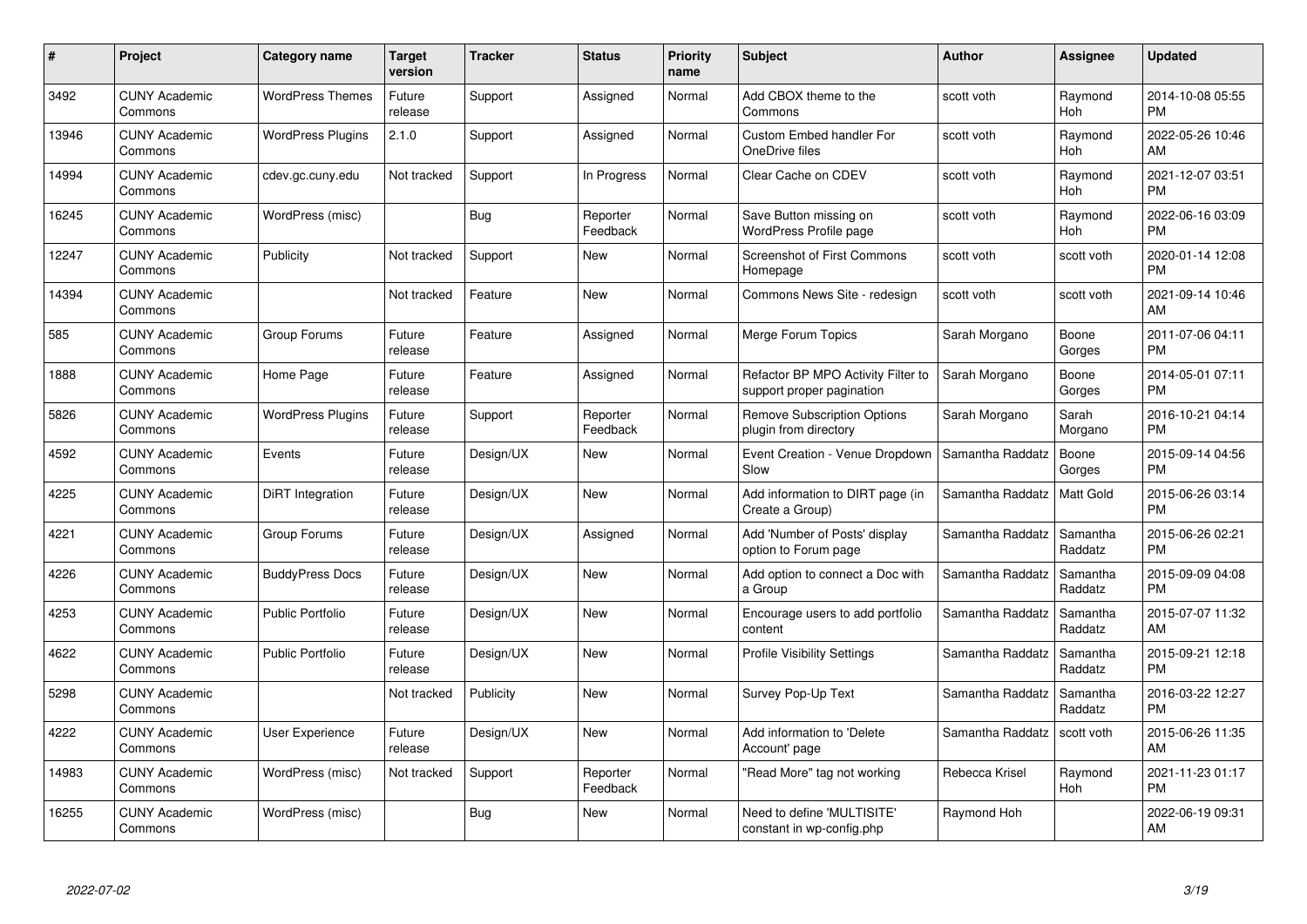| #     | Project                         | <b>Category name</b>     | <b>Target</b><br>version | <b>Tracker</b> | <b>Status</b>        | <b>Priority</b><br>name | <b>Subject</b>                                                    | <b>Author</b>           | <b>Assignee</b>     | <b>Updated</b>                |
|-------|---------------------------------|--------------------------|--------------------------|----------------|----------------------|-------------------------|-------------------------------------------------------------------|-------------------------|---------------------|-------------------------------|
| 14908 | <b>CUNY Academic</b><br>Commons | Performance              |                          | Bug            | <b>New</b>           | Normal                  | Stale object cache on cdev                                        | Raymond Hoh             | Boone<br>Gorges     | 2021-12-07 09:45<br><b>AM</b> |
| 3691  | <b>CUNY Academic</b><br>Commons | <b>WordPress Plugins</b> | Future<br>release        | Bug            | <b>New</b>           | Normal                  | <b>WPMU Domain Mapping</b><br>Debugging on cdev                   | Raymond Hoh             | Matt Gold           | 2014-12-12 09:04<br>AM        |
| 3939  | <b>CUNY Academic</b><br>Commons | <b>WordPress Plugins</b> | Future<br>release        | <b>Bug</b>     | Hold                 | Normal                  | Activity stream support for<br>Co-Authors Plus plugin             | Raymond Hoh             | Raymond<br>Hoh      | 2015-11-09 06:13<br><b>PM</b> |
| 11243 | <b>CUNY Academic</b><br>Commons | BuddyPress (misc)        | Future<br>release        | <b>Bug</b>     | <b>New</b>           | Normal                  | Audit bp-custom.php                                               | Raymond Hoh             | Raymond<br>Hoh      | 2022-04-26 11:59<br>AM        |
| 14496 | <b>CUNY Academic</b><br>Commons | Domain Mapping           | Future<br>release        | <b>Bug</b>     | <b>New</b>           | Normal                  | Mapped domain SSO uses<br>third-party cookies                     | Raymond Hoh             | Raymond<br>Hoh      | 2021-05-24 04:03<br><b>PM</b> |
| 16177 | <b>CUNY Academic</b><br>Commons | Reply By Email           |                          | <b>Bug</b>     | <b>New</b>           | Normal                  | Switch to Inbound mode for RBE                                    | Raymond Hoh             | Raymond<br>Hoh      | 2022-05-30 04:32<br><b>PM</b> |
| 16319 | <b>CUNY Academic</b><br>Commons | <b>WordPress Plugins</b> | 2.0.3                    | Bug            | <b>New</b>           | Normal                  | <b>Request for Events Calendar Pro</b><br>5.14.2 update           | Raymond Hoh             | Raymond<br>Hoh      | 2022-07-01 04:16<br><b>PM</b> |
| 11077 | <b>CUNY Academic</b><br>Commons | Events                   | Not tracked              | Feature        | Reporter<br>Feedback | Normal                  | Show event category description<br>in event list view             | Raffi<br>Khatchadourian |                     | 2019-02-12 10:38<br><b>PM</b> |
| 14792 | <b>CUNY Academic</b><br>Commons |                          |                          | <b>Bug</b>     | New                  | Normal                  | Inconsistent email notifications<br>from gravity forms            | Raffi<br>Khatchadourian |                     | 2021-10-04 01:50<br><b>PM</b> |
| 16290 | <b>CUNY Academic</b><br>Commons |                          |                          | Feature        | Reporter<br>Feedback | Normal                  | Add Table Of Contents Block<br>plug-in                            | Raffi<br>Khatchadourian |                     | 2022-06-24 10:26<br>AM        |
| 16314 | <b>CUNY Academic</b><br>Commons | <b>WordPress Plugins</b> |                          | Feature        | New                  | Normal                  | Install Multicollab plug-in?                                      | Raffi<br>Khatchadourian |                     | 2022-06-29 03:44<br><b>PM</b> |
| 5182  | <b>CUNY Academic</b><br>Commons | Social Paper             | Future<br>release        | Design/UX      | New                  | Normal                  | "Publishing" a private paper on<br>social paper?                  | Raffi<br>Khatchadourian | Boone<br>Gorges     | 2016-10-13 04:12<br><b>PM</b> |
| 15242 | <b>CUNY Academic</b><br>Commons | Performance              | Not tracked              | Bug            | Reporter<br>Feedback | Normal                  | Slugist site                                                      | Raffi<br>Khatchadourian | Boone<br>Gorges     | 2022-02-07 11:14<br>AM.       |
| 9420  | <b>CUNY Academic</b><br>Commons | cuny.is                  | Not tracked              | Feature        | New                  | Normal                  | Request for http://cuny.is/streams                                | Raffi<br>Khatchadourian | Marilyn<br>Weber    | 2018-04-02 10:08<br><b>AM</b> |
| 15516 | <b>CUNY Academic</b><br>Commons | <b>WordPress Plugins</b> |                          | <b>Bug</b>     | Reporter<br>Feedback | Normal                  | Can't publish or save draft of post<br>on wordpress.com           | Raffi<br>Khatchadourian | Raymond<br>Hoh      | 2022-03-02 05:52<br><b>PM</b> |
| 5183  | <b>CUNY Academic</b><br>Commons | Social Paper             | Future<br>release        | Design/UX      | <b>New</b>           | Normal                  | Creating a new paper when<br>viewing an existing paper            | Raffi<br>Khatchadourian | Samantha<br>Raddatz | 2016-02-02 12:09<br><b>PM</b> |
| 11449 | <b>CUNY Academic</b><br>Commons | WordPress - Media        | Not tracked              | Support        | Reporter<br>Feedback | Normal                  | Cloning Media Library for JITP<br>from Staging to Production Site | Patrick DeDauw          | Boone<br>Gorges     | 2019-05-13 12:00<br><b>PM</b> |
| 14483 | <b>CUNY Academic</b><br>Commons | WordPress - Media        | Not tracked              | Bug            | Reporter<br>Feedback | Normal                  | Wordpress PDF Embed Stopped<br>Working after JITP Media Clone     | Patrick DeDauw          | Boone<br>Gorges     | 2021-05-20 01:51<br><b>PM</b> |
| 6665  | <b>CUNY Academic</b><br>Commons |                          | Not tracked              | Publicity      | <b>New</b>           | Normal                  | Dead Link in 1.10 announcement<br>post                            | Paige Dupont            | Stephen Real        | 2016-12-01 03:11<br>PM        |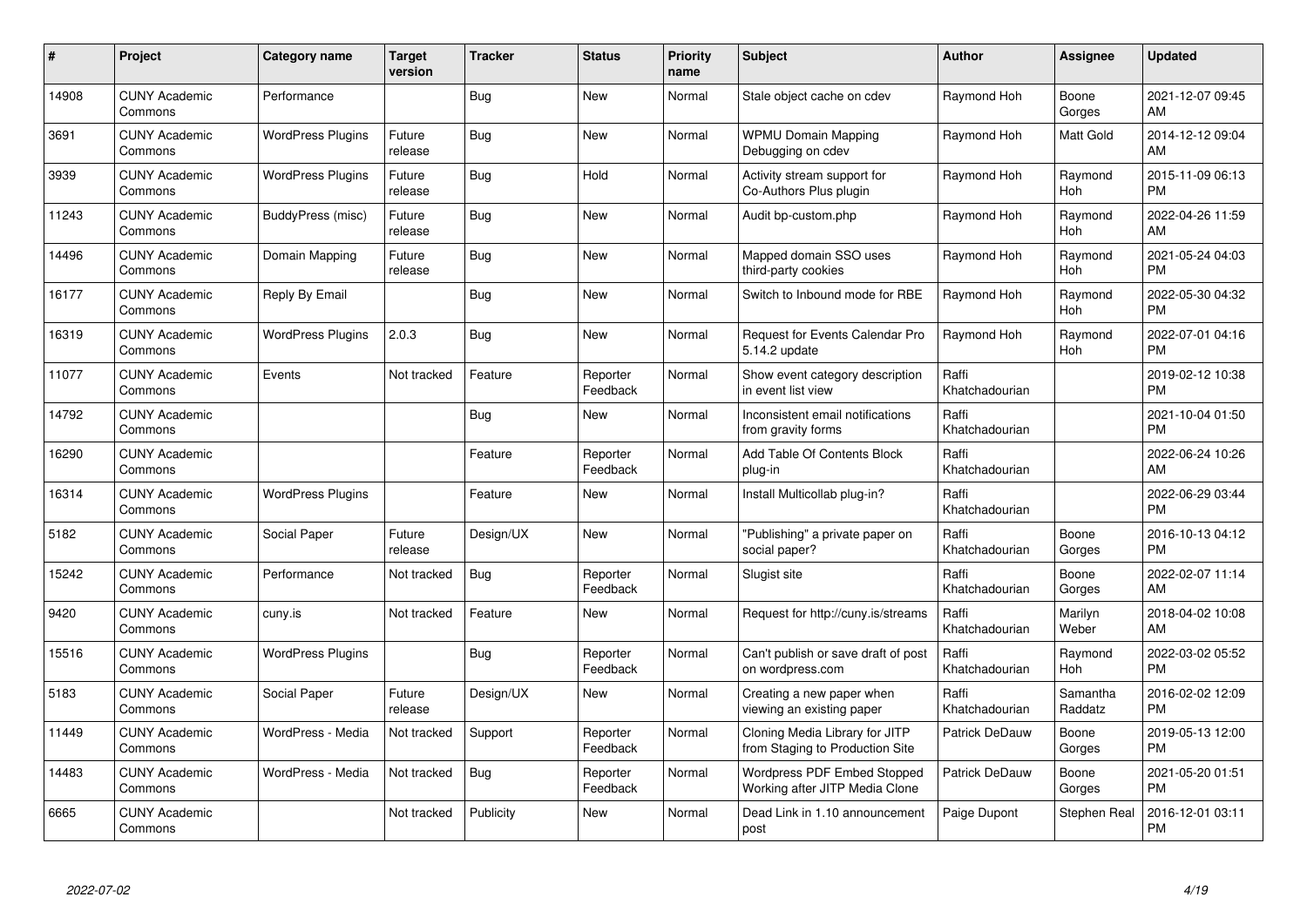| #    | Project                         | <b>Category name</b>     | <b>Target</b><br>version | Tracker   | <b>Status</b> | <b>Priority</b><br>name | <b>Subject</b>                                                                                                                               | Author                 | <b>Assignee</b>     | <b>Updated</b>                |
|------|---------------------------------|--------------------------|--------------------------|-----------|---------------|-------------------------|----------------------------------------------------------------------------------------------------------------------------------------------|------------------------|---------------------|-------------------------------|
| 9346 | <b>CUNY Academic</b><br>Commons | WordPress (misc)         | Not tracked              | Bug       | New           | Normal                  | Clone cetls.bmcc.cuny.edu for<br>development                                                                                                 | Owen Roberts           | Raymond<br>Hoh      | 2018-03-06 05:35<br><b>PM</b> |
| 3475 | <b>CUNY Academic</b><br>Commons | Events                   | Future<br>release        | Feature   | Assigned      | Normal                  | Request to add plugin to<br>streamline room<br>booking/appointment booking                                                                   | Naomi Barrettara       | Boone<br>Gorges     | 2014-12-01 05:14<br><b>PM</b> |
| 2753 | <b>CUNY Academic</b><br>Commons | <b>Public Portfolio</b>  | Future<br>release        | Feature   | New           | Normal                  | Create actual actual tagification in<br>academic interests and other<br>fields                                                               | Micki Kaufman          | Boone<br>Gorges     | 2015-01-05 08:52<br><b>PM</b> |
| 2754 | <b>CUNY Academic</b><br>Commons | Design                   | Future<br>release        | Feature   | Assigned      | Normal                  | Determine strategy for CAC logo<br>handling in top header                                                                                    | Micki Kaufman          | Chris Stein         | 2015-01-05 08:53<br><b>PM</b> |
| 3509 | <b>CUNY Academic</b><br>Commons | Publicity                | 1.7                      | Publicity | New           | Normal                  | Create 1.7 digital signage imagery                                                                                                           | Micki Kaufman          | Marilyn<br>Weber    | 2014-10-01 12:40<br><b>PM</b> |
| 3506 | <b>CUNY Academic</b><br>Commons | Publicity                | 1.7                      | Publicity | New           | Normal                  | Prepare 1.7 email messaging                                                                                                                  | Micki Kaufman          | Micki<br>Kaufman    | 2014-10-01 12:36<br><b>PM</b> |
| 3510 | <b>CUNY Academic</b><br>Commons | Publicity                | 1.7                      | Publicity | Assigned      | Normal                  | Post on the News Blog re: 'My<br>Commons'                                                                                                    | Micki Kaufman          | Sarah<br>Morgano    | 2014-10-15 11:18<br>AM        |
| 3511 | <b>CUNY Academic</b><br>Commons | Publicity                | 1.7                      | Publicity | Assigned      | Normal                  | Social media for 1.7                                                                                                                         | Micki Kaufman          | Sarah<br>Morgano    | 2014-10-14 03:32<br><b>PM</b> |
| 2167 | <b>CUNY Academic</b><br>Commons | WordPress (misc)         | Future<br>release        | Bug       | Assigned      | Normal                  | CAC-Livestream Plugin Issues                                                                                                                 | Michael Smith          | Dominic<br>Giglio   | 2015-01-02 03:06<br><b>PM</b> |
| 3458 | <b>CUNY Academic</b><br>Commons | Groups (misc)            | Future<br>release        | Feature   | Assigned      | Normal                  | Filter Members of Group by<br>Campus                                                                                                         | Michael Smith          | Samantha<br>Raddatz | 2014-09-26 08:32<br><b>PM</b> |
| 9908 | <b>CUNY Academic</b><br>Commons |                          | Not tracked              | Feature   | New           | Normal                  | Is it possible to send email<br>updates to users (or an email<br>address not on the list) for only a<br>single page AFTER being<br>prompted? | <b>Michael Shields</b> | scott voth          | 2018-06-11 01:34<br><b>PM</b> |
| 481  | <b>CUNY Academic</b><br>Commons | Groups (misc)            | Future<br>release        | Feature   | Assigned      | Normal                  | ability to archive inactive groups<br>and blogs                                                                                              | Michael Mandiberg      | Samantha<br>Raddatz | 2015-11-09 05:56<br><b>PM</b> |
| 364  | <b>CUNY Academic</b><br>Commons | <b>WordPress Plugins</b> | Future<br>release        | Feature   | New           | Normal                  | <b>Bulletin Board</b>                                                                                                                        | <b>Matt Gold</b>       |                     | 2015-01-05 08:50<br><b>PM</b> |
| 287  | <b>CUNY Academic</b><br>Commons | WordPress (misc)         | Future<br>release        | Feature   | Assigned      | Normal                  | Create troubleshooting tool for<br>account sign-up                                                                                           | <b>Matt Gold</b>       | Boone<br>Gorges     | 2015-11-09 06:17<br><b>PM</b> |
| 377  | <b>CUNY Academic</b><br>Commons | BuddyPress (misc)        | Future<br>release        | Feature   | Assigned      | Normal                  | Like buttons                                                                                                                                 | <b>Matt Gold</b>       | Boone<br>Gorges     | 2010-11-16 05:13<br><b>PM</b> |
| 435  | <b>CUNY Academic</b><br>Commons | BuddyPress (misc)        | Future<br>release        | Feature   | Assigned      | Normal                  | Include Avatar Images in Forum<br><b>Post Notification Emails</b>                                                                            | Matt Gold              | Boone<br>Gorges     | 2010-12-08 12:40<br><b>PM</b> |
| 500  | <b>CUNY Academic</b><br>Commons | BuddyPress (misc)        | Future<br>release        | Feature   | Assigned      | Normal                  | Export Group Data                                                                                                                            | Matt Gold              | Boone<br>Gorges     | 2010-12-19 12:09<br><b>PM</b> |
| 554  | <b>CUNY Academic</b><br>Commons | BuddyPress (misc)        | Future<br>release        | Feature   | Assigned      | Normal                  | Add Trackback notifications to<br>site-wide activity feed                                                                                    | Matt Gold              | Boone<br>Gorges     | 2015-11-09 06:19<br><b>PM</b> |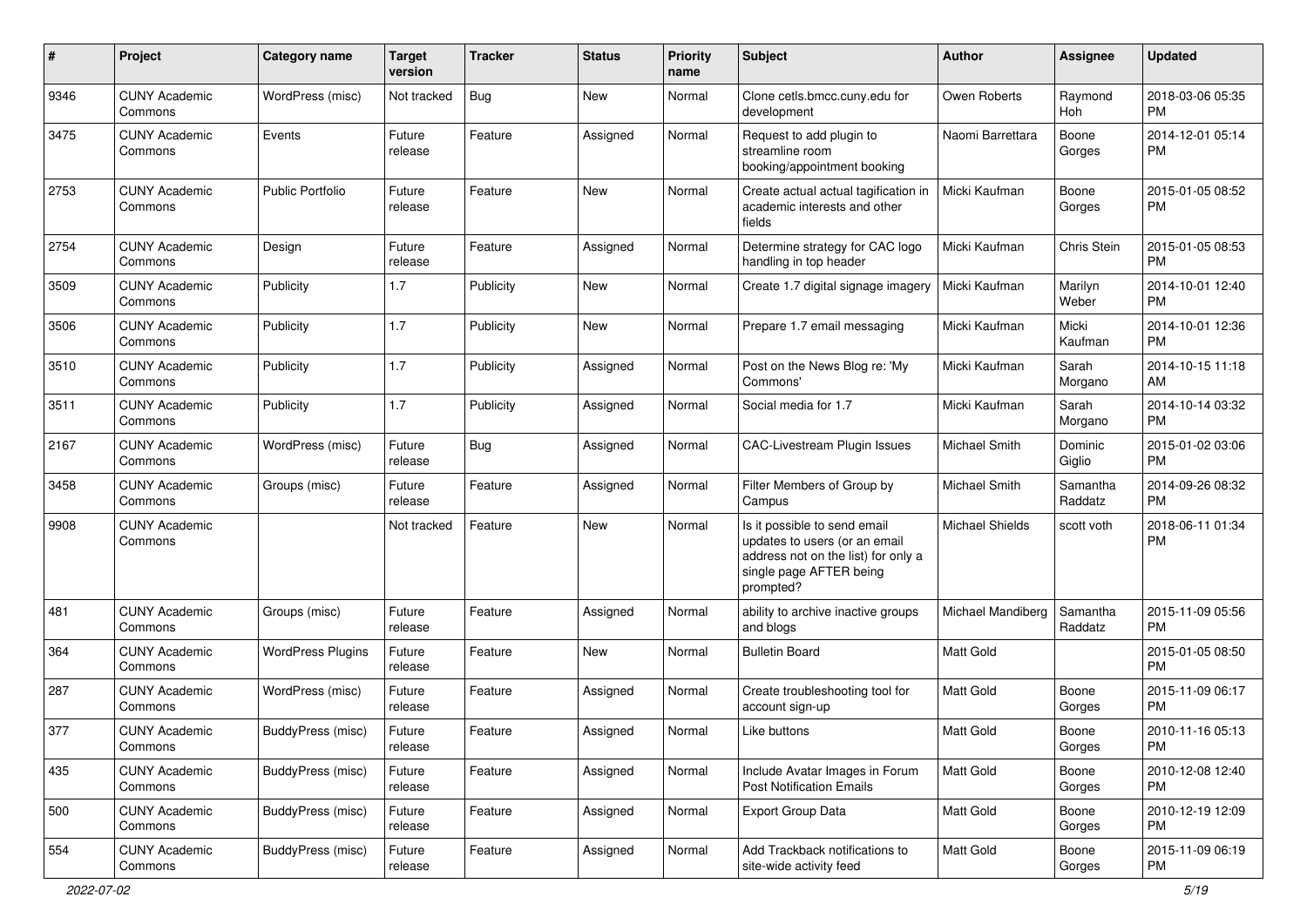| #    | Project                         | Category name             | <b>Target</b><br>version | <b>Tracker</b> | <b>Status</b>        | <b>Priority</b><br>name | Subject                                                               | Author           | <b>Assignee</b> | <b>Updated</b>                |
|------|---------------------------------|---------------------------|--------------------------|----------------|----------------------|-------------------------|-----------------------------------------------------------------------|------------------|-----------------|-------------------------------|
| 599  | <b>CUNY Academic</b><br>Commons | BuddyPress (misc)         | Future<br>release        | Feature        | Assigned             | Normal                  | Consider adding rating plugins for<br><b>BuddyPress/BBPress</b>       | <b>Matt Gold</b> | Boone<br>Gorges | 2011-08-22 06:50<br><b>PM</b> |
| 635  | <b>CUNY Academic</b><br>Commons | BuddyPress (misc)         | Future<br>release        | Feature        | Assigned             | Normal                  | Big Blue Button -<br>Videoconferencing in Groups and<br>Blogs         | Matt Gold        | Boone<br>Gorges | 2011-03-14 03:24<br><b>PM</b> |
| 658  | <b>CUNY Academic</b><br>Commons | <b>WordPress Plugins</b>  | Future<br>release        | Feature        | Assigned             | Normal                  | Rebulid Sitewide Tag Suggestion                                       | <b>Matt Gold</b> | Boone<br>Gorges | 2015-01-05 08:47<br><b>PM</b> |
| 2523 | <b>CUNY Academic</b><br>Commons | <b>BuddyPress Docs</b>    | Future<br>release        | Feature        | Assigned             | Normal                  | Allow Users to Upload Images to<br><b>BP</b> Docs                     | <b>Matt Gold</b> | Boone<br>Gorges | 2015-11-09 06:14<br><b>PM</b> |
| 3042 | <b>CUNY Academic</b><br>Commons | Public Portfolio          | Future<br>release        | Feature        | Assigned             | Normal                  | Browsing member interests                                             | <b>Matt Gold</b> | Boone<br>Gorges | 2015-03-21 09:04<br><b>PM</b> |
| 3220 | <b>CUNY Academic</b><br>Commons | <b>Public Portfolio</b>   | Future<br>release        | Feature        | Assigned             | Normal                  | Add indent/outdent option to<br>Formatting Buttons on Profile<br>Page | <b>Matt Gold</b> | Boone<br>Gorges | 2014-05-21 10:39<br><b>PM</b> |
| 3308 | <b>CUNY Academic</b><br>Commons | Group Invitations         | Future<br>release        | Feature        | Assigned             | Normal                  | Allow members to rescind group<br>invitations                         | <b>Matt Gold</b> | Boone<br>Gorges | 2015-04-01 08:53<br><b>PM</b> |
| 3419 | <b>CUNY Academic</b><br>Commons | Group Invitations         | 1.6.14                   | Bug            | Testing<br>Required  | Normal                  | Neatening the display of<br>messages on group requests                | Matt Gold        | Boone<br>Gorges | 2014-09-01 09:29<br><b>PM</b> |
| 3759 | <b>CUNY Academic</b><br>Commons | WordPress (misc)          | Future<br>release        | Feature        | Assigned             | Normal                  | Review Interface for Adding Users<br>to Blogs                         | <b>Matt Gold</b> | Boone<br>Gorges | 2015-03-24 05:52<br><b>PM</b> |
| 3768 | <b>CUNY Academic</b><br>Commons | Public Portfolio          | Future<br>release        | Feature        | Assigned             | Normal                  | Institutions/Past positions on<br>public portfolios                   | <b>Matt Gold</b> | Boone<br>Gorges | 2018-04-23 10:44<br>AM        |
| 4053 | <b>CUNY Academic</b><br>Commons | Events                    | Future<br>release        | Feature        | Assigned             | Normal                  | Create new tab for past events                                        | <b>Matt Gold</b> | Boone<br>Gorges | 2015-05-12 02:10<br><b>PM</b> |
| 4238 | <b>CUNY Academic</b><br>Commons | Events                    | Future<br>release        | Feature        | Assigned             | Normal                  | Copy Events to Other Groups?                                          | Matt Gold        | Boone<br>Gorges | 2015-07-02 10:08<br>AM        |
| 4903 | <b>CUNY Academic</b><br>Commons | Events                    | Future<br>release        | Design/UX      | Assigned             | Normal                  | Improving visual appearance of<br>event calendars                     | <b>Matt Gold</b> | Boone<br>Gorges | 2016-10-13 11:51<br>AM        |
| 4980 | <b>CUNY Academic</b><br>Commons | Home Page                 | Future<br>release        | Feature        | Assigned             | Normal                  | CAC Featured Content -- Adding<br>Randomization                       | Matt Gold        | Boone<br>Gorges | 2016-12-12 03:01<br><b>PM</b> |
| 5696 | <b>CUNY Academic</b><br>Commons | Events                    | Future<br>release        | Feature        | Assigned             | Normal                  | Events Calendar - display options<br>/ calendar aggregation           | <b>Matt Gold</b> | Boone<br>Gorges | 2016-10-13 11:44<br>AM        |
| 6014 | <b>CUNY Academic</b><br>Commons | Publicity                 | Future<br>release        | Publicity      | Reporter<br>Feedback | Normal                  | Google search listing                                                 | Matt Gold        | Boone<br>Gorges | 2016-09-21 03:48<br><b>PM</b> |
| 8756 | <b>CUNY Academic</b><br>Commons | Group Blogs               | Future<br>release        | Feature        | Hold                 | Normal                  | Connect multiple blogs to one<br>group?                               | Matt Gold        | Boone<br>Gorges | 2017-09-30 10:42<br>AM        |
| 8836 | <b>CUNY Academic</b><br>Commons | <b>Blogs (BuddyPress)</b> | Future<br>release        | Feature        | Assigned             | Normal                  | Redesign site launch process                                          | Matt Gold        | Boone<br>Gorges | 2019-10-03 02:49<br><b>PM</b> |
| 8900 | <b>CUNY Academic</b><br>Commons | Accessibility             | Future<br>release        | Feature        | Assigned             | Normal                  | Look into tools to enforce<br>accessibility in WP environment         | Matt Gold        | Boone<br>Gorges | 2022-04-26 11:59<br>AM        |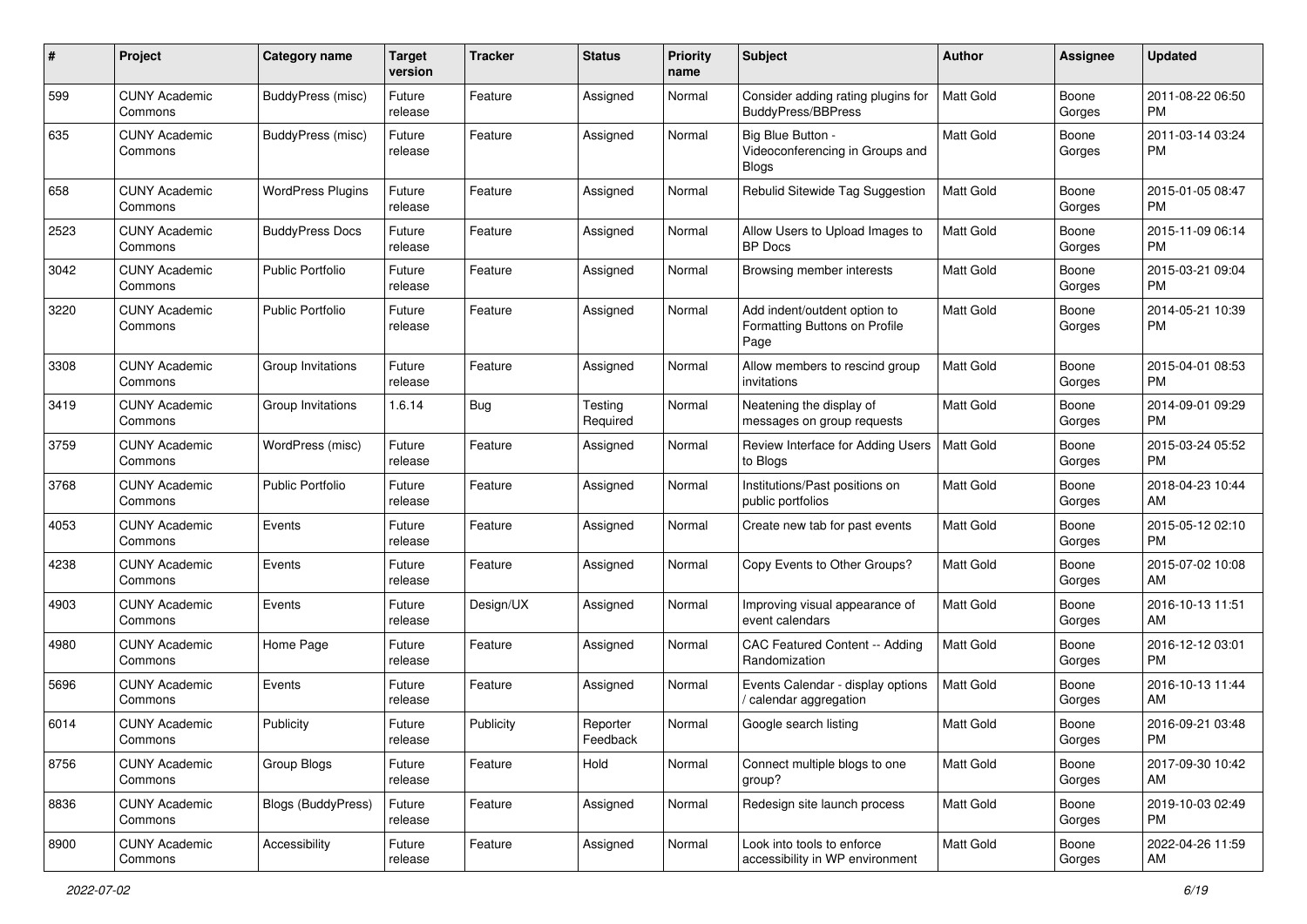| #     | Project                         | <b>Category name</b>       | <b>Target</b><br>version | <b>Tracker</b> | <b>Status</b>        | Priority<br>name | <b>Subject</b>                                                                        | <b>Author</b>    | <b>Assignee</b>    | <b>Updated</b>                |
|-------|---------------------------------|----------------------------|--------------------------|----------------|----------------------|------------------|---------------------------------------------------------------------------------------|------------------|--------------------|-------------------------------|
| 8901  | <b>CUNY Academic</b><br>Commons | Accessibility              | Future<br>release        | Feature        | Assigned             | Normal           | Theme analysis for accessibility                                                      | Matt Gold        | Boone<br>Gorges    | 2022-04-26 11:59<br>AM.       |
| 9941  | <b>CUNY Academic</b><br>Commons | Wiki                       | Not tracked              | Support        | Assigned             | Normal           | Wiki functionality                                                                    | <b>Matt Gold</b> | Boone<br>Gorges    | 2018-06-26 10:57<br>AM        |
| 9947  | <b>CUNY Academic</b><br>Commons | <b>WordPress Plugins</b>   | Future<br>release        | Feature        | Reporter<br>Feedback | Normal           | Install H5P quiz plugin                                                               | <b>Matt Gold</b> | Boone<br>Gorges    | 2018-09-11 11:01<br>AM.       |
| 9979  | <b>CUNY Academic</b><br>Commons | <b>Email Notifications</b> | Not tracked              | Bug            | Reporter<br>Feedback | Normal           | Reports of slow email activation<br>emails                                            | <b>Matt Gold</b> | Boone<br>Gorges    | 2018-08-29 09:40<br><b>PM</b> |
| 10040 | <b>CUNY Academic</b><br>Commons | WordPress (misc)           | Not tracked              | Bug            | Reporter<br>Feedback | Normal           | User doesn't see full list of themes                                                  | <b>Matt Gold</b> | Boone<br>Gorges    | 2018-07-25 10:12<br>AM        |
| 13949 | <b>CUNY Academic</b><br>Commons |                            | Not tracked              | Bug            | New                  | Normal           | Continued debugging of runaway<br>MySQL connections                                   | <b>Matt Gold</b> | Boone<br>Gorges    | 2021-09-14 10:42<br>AM.       |
| 15604 | <b>CUNY Academic</b><br>Commons | <b>Email Notifications</b> | Future<br>release        | Feature        | Assigned             | Normal           | Restructure Commons Group<br><b>Digest Email Messages</b>                             | <b>Matt Gold</b> | Boone<br>Gorges    | 2022-05-26 10:45<br>AM.       |
| 16307 | <b>CUNY Academic</b><br>Commons |                            |                          | Bug            | New                  | Normal           | Add brief messaging to<br>accept/decline group membership<br>requests                 | <b>Matt Gold</b> | Boone<br>Gorges    | 2022-06-27 06:13<br>PM.       |
| 365   | <b>CUNY Academic</b><br>Commons | WordPress (misc)           | Future<br>release        | Feature        | Assigned             | Normal           | <b>Create Mouseover Tooltips</b><br>throughout Site                                   | <b>Matt Gold</b> | Chris Stein        | 2015-11-09 06:18<br><b>PM</b> |
| 1544  | <b>CUNY Academic</b><br>Commons | Groups (misc)              | Future<br>release        | Feature        | Reporter<br>Feedback | Normal           | Group Filtering and Sorting                                                           | <b>Matt Gold</b> | Chris Stein        | 2019-03-01 02:25<br><b>PM</b> |
| 3770  | <b>CUNY Academic</b><br>Commons | <b>Public Portfolio</b>    | Future<br>release        | Feature        | Assigned             | Normal           | Improve Layout/Formatting of<br>Positions Area on Public Portfolios                   | <b>Matt Gold</b> | Chris Stein        | 2015-04-01 09:17<br><b>PM</b> |
| 9028  | <b>CUNY Academic</b><br>Commons | Onboarding                 | Future<br>release        | Feature        | Assigned             | Normal           | suggest groups to new members<br>during the registration process                      | Matt Gold        | Chris Stein        | 2018-10-24 12:34<br><b>PM</b> |
| 412   | <b>CUNY Academic</b><br>Commons | <b>WordPress Themes</b>    | Future<br>release        | Feature        | Assigned             | Normal           | <b>Featured Themes</b>                                                                | <b>Matt Gold</b> | Dominic<br>Giglio  | 2015-01-05 08:44<br><b>PM</b> |
| 8666  | <b>CUNY Academic</b><br>Commons | Teaching                   | Not tracked              | Documentation  | Assigned             | Normal           | Create Teaching on the Commons<br>Resource Page                                       | l Matt Gold      | Laurie Hurson      | 2019-09-23 03:16<br><b>PM</b> |
| 5955  | <b>CUNY Academic</b><br>Commons | Outreach                   | Future<br>release        | Feature        | Assigned             | Normal           | Create auto-newsletter for<br>commons members                                         | Matt Gold        | Luke Waltzer       | 2016-08-30 10:34<br>AM        |
| 6298  | <b>CUNY Academic</b><br>Commons | User Experience            | Not tracked              | Design/UX      | Assigned             | Normal           | Examine data from survey                                                              | <b>Matt Gold</b> | Margaret<br>Galvan | 2016-10-14 12:16<br><b>PM</b> |
| 8837  | <b>CUNY Academic</b><br>Commons |                            | Not tracked              | Feature        | Assigned             | Normal           | Create a form to request info from<br>people requesting premium<br>themes and plugins | Matt Gold        | Marilyn<br>Weber   | 2017-11-14 03:35<br><b>PM</b> |
| 3657  | <b>CUNY Academic</b><br>Commons | WordPress (misc)           | Not tracked              | Feature        | New                  | Normal           | Create alert for GC email<br>addresses                                                | Matt Gold        | Matt Gold          | 2016-04-14 11:29<br><b>PM</b> |
| 8898  | <b>CUNY Academic</b><br>Commons | Social Paper               | Not tracked              | Feature        | Assigned             | Normal           | Usage data on docs and social<br>paper                                                | Matt Gold        | Matt Gold          | 2017-11-16 11:32<br>AM        |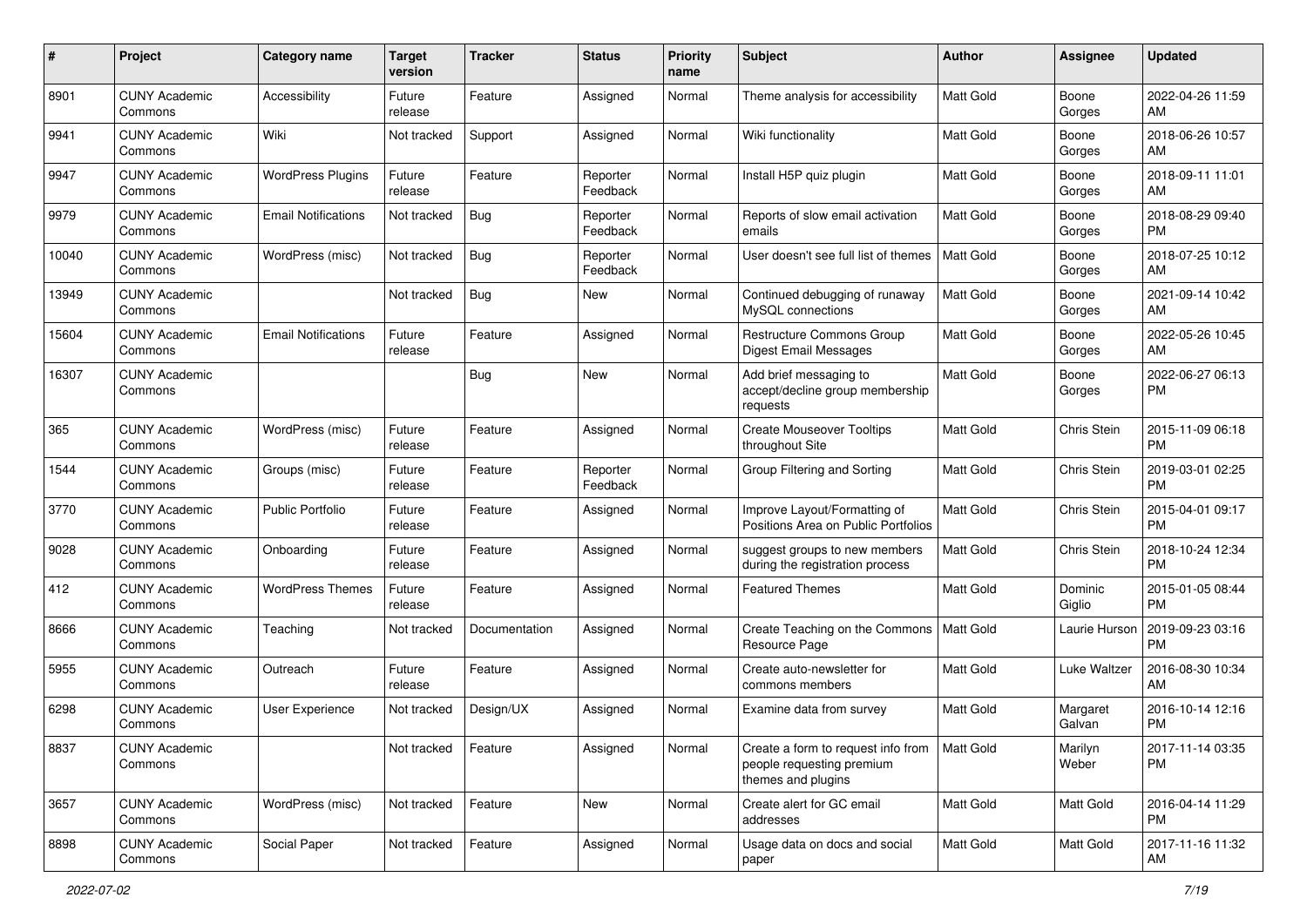| $\#$  | Project                         | <b>Category name</b>     | Target<br>version | <b>Tracker</b> | <b>Status</b>        | Priority<br>name | <b>Subject</b>                                                     | <b>Author</b>    | <b>Assignee</b>     | <b>Updated</b>                |
|-------|---------------------------------|--------------------------|-------------------|----------------|----------------------|------------------|--------------------------------------------------------------------|------------------|---------------------|-------------------------------|
| 9015  | <b>CUNY Academic</b><br>Commons | Groups (misc)            | Not tracked       | Outreach       | Assigned             | Normal           | Email group admins the email<br>addresses of their groups          | <b>Matt Gold</b> | Matt Gold           | 2018-01-02 09:54<br>AM        |
| 8902  | <b>CUNY Academic</b><br>Commons | Design                   | Not tracked       | Feature        | Assigned             | Normal           | Report back on research on<br><b>BuddyPress themes</b>             | <b>Matt Gold</b> | Michael Smith       | 2017-11-10 12:31<br><b>PM</b> |
| 3369  | <b>CUNY Academic</b><br>Commons | Reply By Email           | Not tracked       | Outreach       | Hold                 | Normal           | Release reply by email to WP<br>plugin directory                   | <b>Matt Gold</b> | Raymond<br>Hoh      | 2016-03-01 12:46<br><b>PM</b> |
| 3517  | <b>CUNY Academic</b><br>Commons | My Commons               | Future<br>release | Feature        | Assigned             | Normal           | Mute/Unmute My Commons<br>updates                                  | <b>Matt Gold</b> | Raymond<br>Hoh      | 2015-11-09 01:19<br><b>PM</b> |
| 3536  | <b>CUNY Academic</b><br>Commons | My Commons               | Future<br>release | Feature        | Assigned             | Normal           | Infinite Scroll on My Commons<br>page                              | <b>Matt Gold</b> | Raymond<br>Hoh      | 2015-04-13 04:42<br><b>PM</b> |
| 3577  | <b>CUNY Academic</b><br>Commons | My Commons               | Future<br>release | Design/UX      | Assigned             | Normal           | Replies to items in My Commons                                     | <b>Matt Gold</b> | Raymond<br>Hoh      | 2015-04-09 05:19<br><b>PM</b> |
| 3662  | <b>CUNY Academic</b><br>Commons | <b>SEO</b>               | Future<br>release | Feature        | Assigned             | Normal           | Duplicate Content/SEO/Google<br>issues                             | Matt Gold        | Raymond<br>Hoh      | 2015-04-13 04:37<br><b>PM</b> |
| 6671  | <b>CUNY Academic</b><br>Commons | Reply By Email           | Not tracked       | Bug            | Assigned             | Normal           | "Post too often" RBE error<br>message                              | <b>Matt Gold</b> | Raymond<br>Hoh      | 2016-11-11 09:55<br>AM        |
| 6995  | <b>CUNY Academic</b><br>Commons | Home Page                | Not tracked       | <b>Bug</b>     | Assigned             | Normal           | member filter on homepage not<br>workina                           | <b>Matt Gold</b> | Raymond<br>Hoh      | 2016-12-11 09:46<br><b>PM</b> |
| 7115  | <b>CUNY Academic</b><br>Commons | Groups (misc)            | Future<br>release | Feature        | Reporter<br>Feedback | Normal           | make licensing info clear during<br>group creation                 | <b>Matt Gold</b> | Raymond<br>Hoh      | 2020-12-08 11:32<br>AM        |
| 8976  | <b>CUNY Academic</b><br>Commons | Reply By Email           | Not tracked       | Feature        | Assigned             | Normal           | Package RBE new topics posting?                                    | <b>Matt Gold</b> | Raymond<br>Hoh      | 2017-12-04 02:34<br><b>PM</b> |
| 8991  | <b>CUNY Academic</b><br>Commons | Reply By Email           | Not tracked       | <b>Bug</b>     | Hold                 | Normal           | RBE duplicate email message<br>issue                               | Matt Gold        | Raymond<br>Hoh      | 2018-02-18 08:53<br><b>PM</b> |
| 10659 | <b>CUNY Academic</b><br>Commons | Group Forums             | Future<br>release | Feature        | Assigned             | Normal           | Post to multiple groups via email                                  | <b>Matt Gold</b> | Raymond<br>Hoh      | 2018-11-15 12:54<br>AM        |
| 8992  | <b>NYCDH Community</b><br>Site  |                          |                   | Bug            | Assigned             | Normal           | Multiple RBE error reports                                         | <b>Matt Gold</b> | Raymond<br>Hoh      | 2017-12-11 05:43<br><b>PM</b> |
| 497   | <b>CUNY Academic</b><br>Commons | <b>WordPress Plugins</b> | Future<br>release | Feature        | Assigned             | Normal           | Drag and Drop Ordering on<br>Gallery Post Plugin                   | Matt Gold        | Ron Rennick         | 2015-11-09 06:18<br><b>PM</b> |
| 653   | <b>CUNY Academic</b><br>Commons | <b>Group Blogs</b>       | Future<br>release | Feature        | Assigned             | Normal           | Redesign Integration of Groups<br>and Blogs                        | Matt Gold        | Samantha<br>Raddatz | 2015-11-09 05:40<br><b>PM</b> |
| 1105  | <b>CUNY Academic</b><br>Commons | WordPress (misc)         | Future<br>release | Feature        | Assigned             | Normal           | Rephrase Blog Privacy Options                                      | <b>Matt Gold</b> | Samantha<br>Raddatz | 2015-11-09 06:19<br><b>PM</b> |
| 4027  | <b>CUNY Academic</b><br>Commons | Commons In A Box         | Not tracked       | Design/UX      | Assigned             | Normal           | Usability review of CBOX update<br>procedures                      | Matt Gold        | Samantha<br>Raddatz | 2015-05-11 06:36<br><b>PM</b> |
| 4235  | <b>CUNY Academic</b><br>Commons |                          | Not tracked       | Design/UX      | Assigned             | Normal           | Explore user experience around<br>comments on forum topics vs docs | <b>Matt Gold</b> | Samantha<br>Raddatz | 2015-07-21 10:23<br>AM        |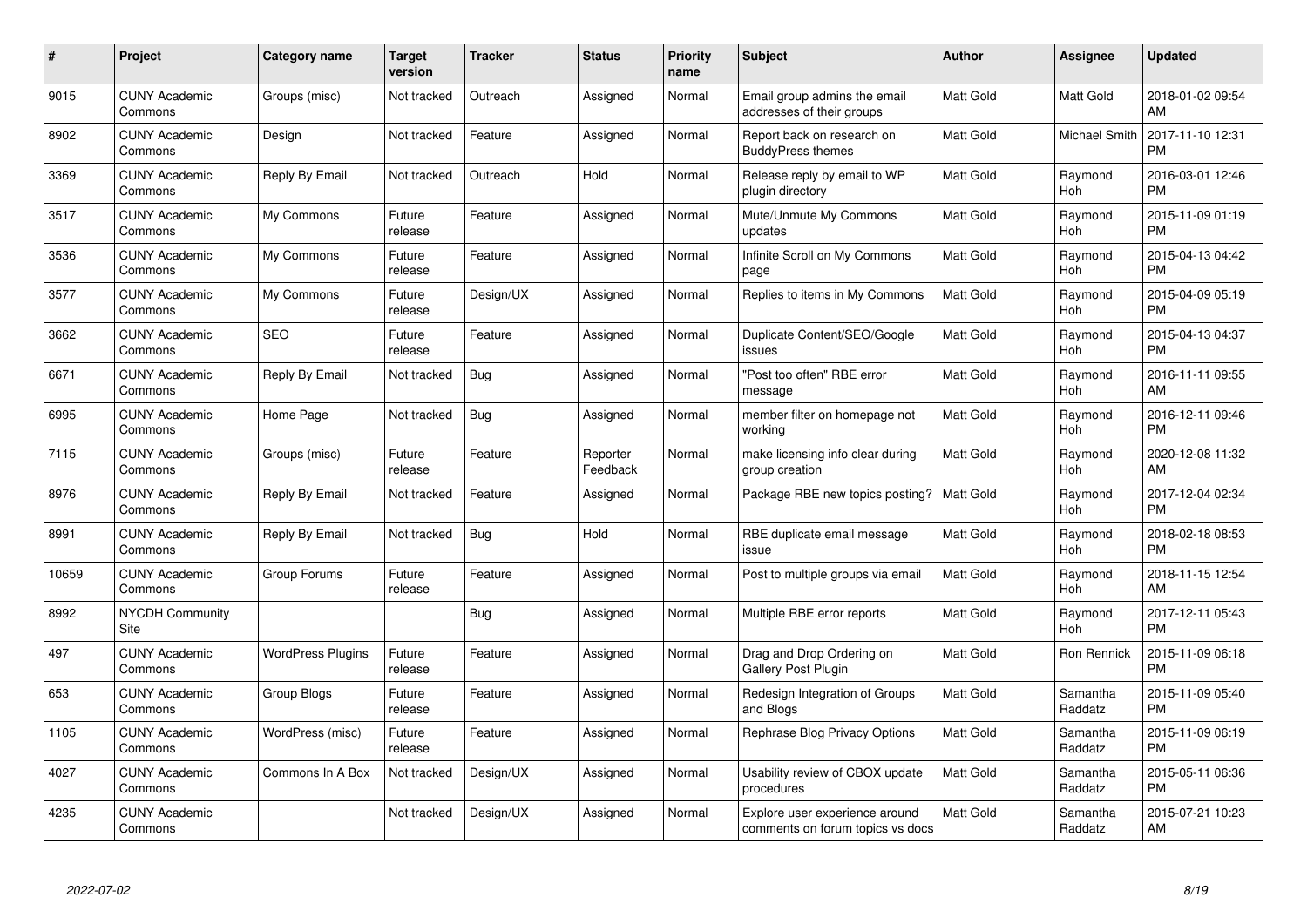| $\#$  | <b>Project</b>                        | Category name            | <b>Target</b><br>version | <b>Tracker</b> | <b>Status</b>        | <b>Priority</b><br>name | <b>Subject</b>                                                                            | <b>Author</b>      | Assignee              | <b>Updated</b>                |
|-------|---------------------------------------|--------------------------|--------------------------|----------------|----------------------|-------------------------|-------------------------------------------------------------------------------------------|--------------------|-----------------------|-------------------------------|
| 4404  | <b>CUNY Academic</b><br>Commons       | <b>Public Portfolio</b>  | Future<br>release        | Design/UX      | Assigned             | Normal                  | Change color of permissions info<br>on portfolio editing interface                        | <b>Matt Gold</b>   | Samantha<br>Raddatz   | 2015-08-11 05:28<br><b>PM</b> |
| 4661  | <b>CUNY Academic</b><br>Commons       | User Experience          | Future<br>release        | Bug            | Assigned             | Normal                  | Simplify Events text                                                                      | Matt Gold          | Samantha<br>Raddatz   | 2015-10-02 09:06<br><b>PM</b> |
| 4986  | <b>CUNY Academic</b><br>Commons       | ZenDesk                  | Not tracked              | Support        | Assigned             | Normal                  | Prepare documentation for<br>Zendesk re web widget                                        | Matt Gold          | Samantha<br>Raddatz   | 2016-02-25 03:09<br><b>PM</b> |
| 636   | <b>CUNY Academic</b><br>Commons       | WordPress (misc)         | Not tracked              | Support        | Assigned             | Normal                  | Create Lynda.com-like Table of<br><b>Contents for Prospective Tutorial</b><br>Screencasts | Matt Gold          | scott voth            | 2016-02-23 03:12<br><b>PM</b> |
| 3524  | <b>CUNY Academic</b><br>Commons       | Documentation            | Not tracked              | Documentation  | Assigned             | Normal                  | Post describing all you can do<br>when starting up a new blog/group                       | Matt Gold          | scott voth            | 2014-10-04 12:56<br><b>PM</b> |
| 6115  | <b>CUNY Academic</b><br>Commons       | Publicity                | Not tracked              | Feature        | Assigned             | Normal                  | create digital signage for GC                                                             | Matt Gold          | scott voth            | 2016-10-11 10:09<br><b>PM</b> |
| 4070  | <b>CUNY Academic</b><br>Commons       | Analytics                | Not tracked              | Support        | Assigned             | Normal                  | Request for JITP site analytics                                                           | Matt Gold          | Seth Persons          | 2016-02-23 03:09<br><b>PM</b> |
| 5316  | <b>CUNY Academic</b><br>Commons       | User Experience          | Future<br>release        | Feature        | Assigned             | Normal                  | Prompt user email address<br>updates                                                      | Matt Gold          | Stephen Real          | 2016-12-21 03:30<br><b>PM</b> |
| 3090  | <b>CUNY Academic</b><br>Commons       | Twitter page             | Future<br>release        | Feature        | Assigned             | Normal                  | Prevent Retweets from showing<br>up on Commons twitter page                               | Matt Gold          | <b>Tahir Butt</b>     | 2016-10-24 11:31<br>AM        |
| 6426  | <b>CUNY Academic</b><br>Commons       | Spam/Spam<br>Prevention  | Future<br>release        | Feature        | Assigned             | Normal                  | Force captcha on all comments?                                                            | Matt Gold          | <b>Tahir Butt</b>     | 2016-10-24 02:06<br><b>PM</b> |
| 5581  | <b>CUNY Academic</b><br>Commons       | Analytics                | Future<br>release        | Feature        | Assigned             | Normal                  | Explore alternatives to Google<br>Analytics                                               | <b>Matt Gold</b>   | Valerie<br>Townsend   | 2020-04-17 03:12<br><b>PM</b> |
| 10769 | <b>CUNY Academic</b><br>Commons       | <b>WordPress Themes</b>  | Not tracked              | <b>Bug</b>     | Reporter<br>Feedback | Normal                  | 2011 Theme Sidebar                                                                        | Mark Webb          |                       | 2018-12-04 04:09<br><b>PM</b> |
| 11120 | <b>CUNY Academic</b><br>Commons       | <b>WordPress Plugins</b> | Not tracked              | Bug            | Reporter<br>Feedback | Normal                  | Events Manager Events Not<br>Showing Up                                                   | Mark Webb          |                       | 2019-02-27 04:10<br><b>PM</b> |
| 10262 | <b>CUNY Academic</b><br>Commons       |                          | Not tracked              | <b>Bug</b>     | Reporter<br>Feedback | Normal                  | Newsletter Plugin: Broken Image<br>at Bottom of All Newsletters                           | Mark Webb          | Raymond<br><b>Hoh</b> | 2018-08-30 05:17<br><b>PM</b> |
| 2573  | <b>NYCDH Community</b><br>Site        |                          |                          | Feature        | Reporter<br>Feedback | Normal                  | Add dh nyc twitter list feed to site                                                      | Mark Newton        | Matt Gold             | 2013-05-16 11:42<br><b>PM</b> |
| 2571  | <b>NYCDH Community</b><br><b>Site</b> |                          |                          | Feature        | Assigned             | Normal                  | Add Google custom search box to<br>homepage                                               | <b>Mark Newton</b> | Raymond<br><b>Hoh</b> | 2013-05-18 07:49<br><b>PM</b> |
| 2574  | <b>NYCDH Community</b><br>Site        |                          |                          | Feature        | Assigned             | Normal                  | Add Way to Upload Files to<br>Groups                                                      | <b>Mark Newton</b> | Raymond<br><b>Hoh</b> | 2013-05-18 07:46<br><b>PM</b> |
| 5199  | <b>CUNY Academic</b><br>Commons       | Social Paper             | Future<br>release        | Feature        | <b>New</b>           | Normal                  | add tables to the SP editor                                                               | Marilyn Weber      |                       | 2016-10-24 11:27<br>AM        |
| 5205  | <b>CUNY Academic</b><br>Commons       | Social Paper             | Future<br>release        | Feature        | <b>New</b>           | Normal                  | Social Paper folders                                                                      | Marilyn Weber      |                       | 2016-02-11 10:24<br><b>PM</b> |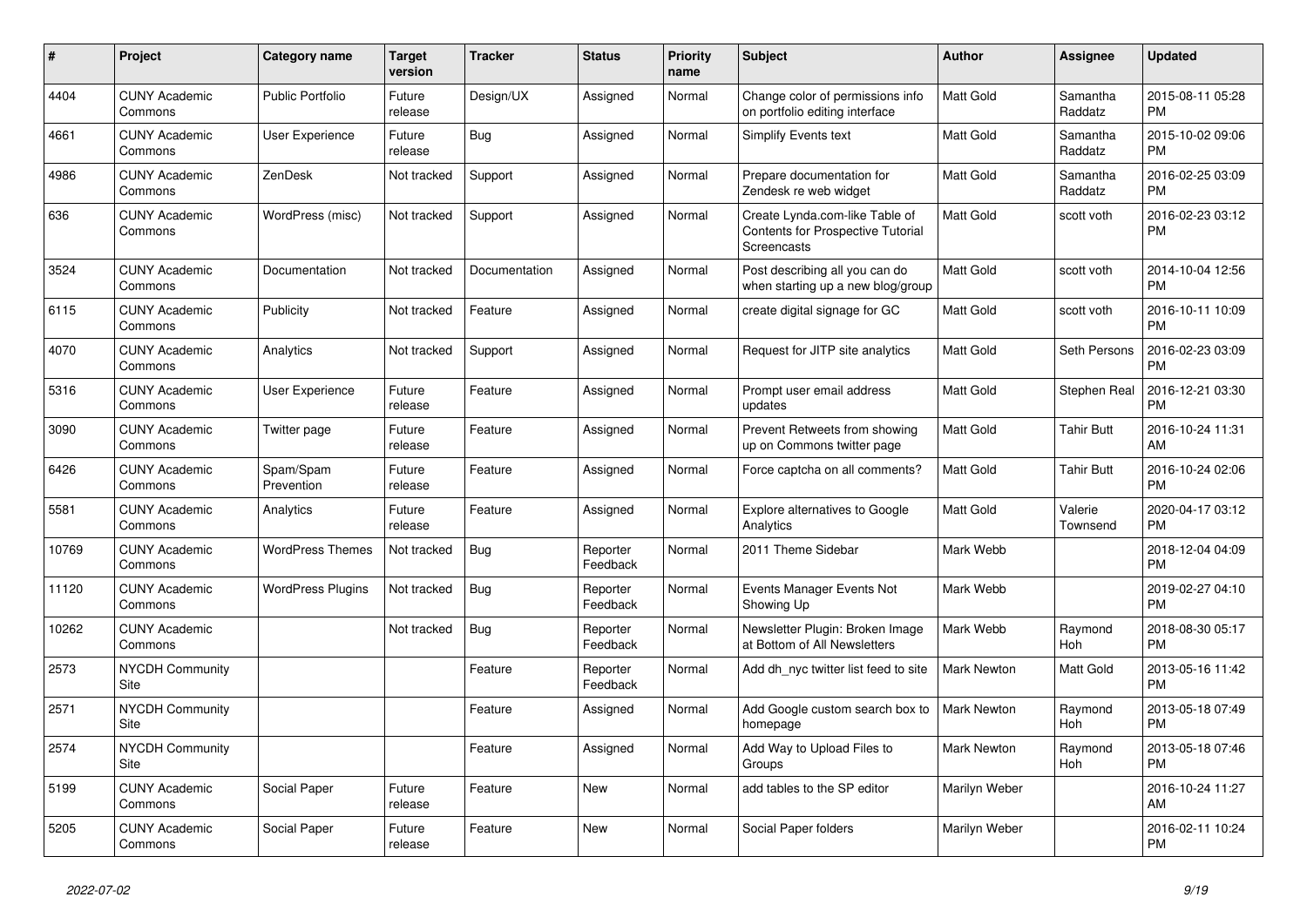| #     | <b>Project</b>                  | Category name              | <b>Target</b><br>version | <b>Tracker</b> | <b>Status</b>        | <b>Priority</b><br>name | <b>Subject</b>                                                                                | <b>Author</b> | <b>Assignee</b> | <b>Updated</b>                |
|-------|---------------------------------|----------------------------|--------------------------|----------------|----------------------|-------------------------|-----------------------------------------------------------------------------------------------|---------------|-----------------|-------------------------------|
| 5992  | <b>CUNY Academic</b><br>Commons | <b>Email Notifications</b> | Future<br>release        | Feature        | New                  | Normal                  | Changing the From line of<br>autogenerated blog emails                                        | Marilyn Weber |                 | 2018-09-27 05:19<br><b>PM</b> |
| 10273 | <b>CUNY Academic</b><br>Commons | Registration               | Not tracked              | Support        | Reporter<br>Feedback | Normal                  | users combining CF and campus<br>address                                                      | Marilyn Weber |                 | 2019-09-18 10:58<br>AM        |
| 10657 | <b>CUNY Academic</b><br>Commons |                            | Not tracked              | Support        | Reporter<br>Feedback | Normal                  | child theme problems                                                                          | Marilyn Weber |                 | 2018-11-08 01:19<br><b>PM</b> |
| 11509 | <b>CUNY Academic</b><br>Commons |                            | Not tracked              | Support        | Reporter<br>Feedback | Normal                  | deleted Page causing a Menu<br>problem?                                                       | Marilyn Weber |                 | 2019-06-04 09:54<br>AM        |
| 11519 | <b>CUNY Academic</b><br>Commons |                            | Not tracked              | Support        | Assigned             | Normal                  | comment option not appearing                                                                  | Marilyn Weber |                 | 2019-09-24 10:28<br>AM        |
| 11771 | <b>CUNY Academic</b><br>Commons |                            | Not tracked              | Support        | Reporter<br>Feedback | Normal                  | post displays in sections                                                                     | Marilyn Weber |                 | 2019-08-20 10:34<br>AM        |
| 11787 | <b>CUNY Academic</b><br>Commons |                            | Not tracked              | Support        | Reporter<br>Feedback | Normal                  | automated comments notifications<br>on ZenDesk                                                | Marilyn Weber |                 | 2019-08-26 06:18<br><b>PM</b> |
| 11848 | <b>CUNY Academic</b><br>Commons |                            | Not tracked              | Support        | Hold                 | Normal                  | a Dean of Faculty wants to share<br>a large file                                              | Marilyn Weber |                 | 2019-09-24 08:44<br>AM        |
| 12350 | <b>CUNY Academic</b><br>Commons | <b>Blogs (BuddyPress)</b>  | Not tracked              | Support        | Reporter<br>Feedback | Normal                  | URL creation problem                                                                          | Marilyn Weber |                 | 2020-02-03 11:27<br>AM        |
| 12352 | <b>CUNY Academic</b><br>Commons |                            | Not tracked              | Support        | New                  | Normal                  | "posts list" page builder block<br>option                                                     | Marilyn Weber |                 | 2020-02-03 01:29<br><b>PM</b> |
| 12360 | <b>CUNY Academic</b><br>Commons | <b>WordPress Themes</b>    | Not tracked              | Bug            | Reporter<br>Feedback | Normal                  | site just says "DANTE We are<br>currently in maintenance mode,<br>please check back shortly." | Marilyn Weber |                 | 2020-02-04 12:13<br><b>PM</b> |
| 13034 | <b>CUNY Academic</b><br>Commons |                            | Not tracked              | Support        | Reporter<br>Feedback | Normal                  | a site is asking people to join the<br>Commons to get a download                              | Marilyn Weber |                 | 2020-07-12 07:23<br>AM        |
| 13255 | <b>CUNY Academic</b><br>Commons |                            | Not tracked              | Support        | Reporter<br>Feedback | Normal                  | Accessibility problems                                                                        | Marilyn Weber |                 | 2020-09-01 05:48<br><b>PM</b> |
| 13975 | <b>CUNY Academic</b><br>Commons | Social Paper               | Not tracked              | Support        | Reporter<br>Feedback | Normal                  | can't approve comments on Social<br>Paper paper                                               | Marilyn Weber |                 | 2021-02-12 09:33<br>AM        |
| 14074 | <b>CUNY Academic</b><br>Commons | WordPress (misc)           | Not tracked              | Support        | Reporter<br>Feedback | Normal                  | page password protection problem                                                              | Marilyn Weber |                 | 2021-03-02 11:03<br>AM        |
| 14398 | <b>CUNY Academic</b><br>Commons |                            | Not tracked              | Support        | Reporter<br>Feedback | Normal                  | Events plug-in notification problem                                                           | Marilyn Weber |                 | 2021-05-11 11:21<br>AM        |
| 14784 | <b>CUNY Academic</b><br>Commons |                            |                          | Support        | Reporter<br>Feedback | Normal                  | User report of logo problem when<br>using Customizer theme                                    | Marilyn Weber |                 | 2021-09-17 10:25<br>AM        |
| 14900 | <b>CUNY Academic</b><br>Commons |                            | Not tracked              | Support        | Reporter<br>Feedback | Normal                  | previous theme?                                                                               | Marilyn Weber |                 | 2021-10-25 10:31<br>AM        |
| 14911 | <b>CUNY Academic</b><br>Commons | <b>WordPress Themes</b>    | Not tracked              | Support        | <b>New</b>           | Normal                  | Twentytwentyone theme                                                                         | Marilyn Weber |                 | 2021-10-28 10:37<br>AM        |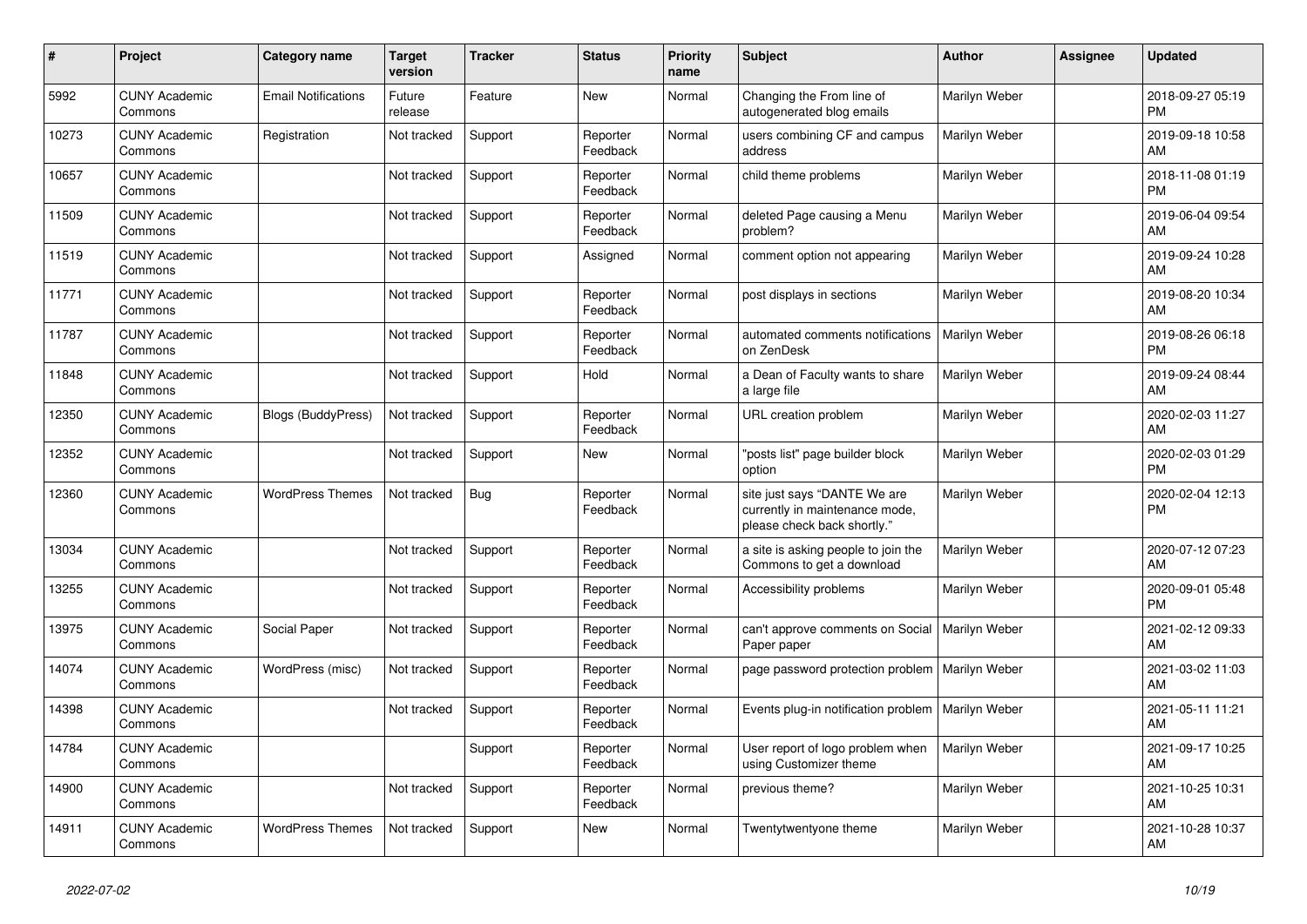| #     | Project                         | <b>Category name</b>     | <b>Target</b><br>version | <b>Tracker</b> | <b>Status</b>        | <b>Priority</b><br>name | <b>Subject</b>                                                     | <b>Author</b> | <b>Assignee</b>     | <b>Updated</b>                |
|-------|---------------------------------|--------------------------|--------------------------|----------------|----------------------|-------------------------|--------------------------------------------------------------------|---------------|---------------------|-------------------------------|
| 15045 | <b>CUNY Academic</b><br>Commons |                          |                          | Support        | <b>New</b>           | Normal                  | no result for KCeL in the search<br>box on the commons             | Marilyn Weber |                     | 2021-12-10 11:29<br>AM        |
| 15169 | <b>CUNY Academic</b><br>Commons |                          | 2.0.3                    | Support        | Reporter<br>Feedback | Normal                  | new Prelude website zipfiles for<br>custom theme and other files.  | Marilyn Weber |                     | 2022-06-29 11:32<br>AM        |
| 15260 | <b>CUNY Academic</b><br>Commons |                          |                          | Support        | Reporter<br>Feedback | Normal                  | Diacritical markings   European<br><b>Stages</b>                   | Marilyn Weber |                     | 2022-02-04 08:16<br>AM        |
| 15370 | <b>CUNY Academic</b><br>Commons |                          |                          | Support        | Reporter<br>Feedback | Normal                  | All-in-One Event Calendar?                                         | Marilyn Weber |                     | 2022-02-17 11:03<br><b>AM</b> |
| 15565 | <b>CUNY Academic</b><br>Commons |                          |                          | Support        | <b>New</b>           | Normal                  | Events - send updates to an email<br>listserv                      | Marilyn Weber |                     | 2022-03-10 01:06<br><b>PM</b> |
| 15655 | <b>CUNY Academic</b><br>Commons |                          | 2.0.3                    | Support        | Reporter<br>Feedback | Normal                  | Event Aggregator plugin?                                           | Marilyn Weber |                     | 2022-06-29 11:32<br><b>AM</b> |
| 15816 | <b>CUNY Academic</b><br>Commons |                          | Not tracked              | Support        | New                  | Normal                  | slow loading at SPS                                                | Marilyn Weber |                     | 2022-04-05 01:26<br><b>PM</b> |
| 16099 | <b>CUNY Academic</b><br>Commons |                          |                          | Support        | Reporter<br>Feedback | Normal                  | request for Newsletter Glue                                        | Marilyn Weber |                     | 2022-05-13 12:14<br><b>PM</b> |
| 9207  | <b>CUNY Academic</b><br>Commons |                          | Future<br>release        | Support        | Reporter<br>Feedback | Normal                  | display dashboards made in<br>Tableau?                             | Marilyn Weber | Boone<br>Gorges     | 2018-04-10 10:42<br>AM        |
| 9835  | <b>CUNY Academic</b><br>Commons | Group Forums             | Future<br>release        | Bug            | Assigned             | Normal                  | add a "like" function?                                             | Marilyn Weber | <b>Erik Trainer</b> | 2018-06-05 01:49<br><b>PM</b> |
| 12382 | <b>CUNY Academic</b><br>Commons | Membership               | Not tracked              | Support        | New                  | Normal                  | Email request change                                               | Marilyn Weber | Marilyn<br>Weber    | 2020-02-06 12:56<br><b>PM</b> |
| 8607  | <b>CUNY Academic</b><br>Commons |                          | Not tracked              | Support        | New                  | Normal                  | Paypal?                                                            | Marilyn Weber | Matt Gold           | 2018-05-15 01:37<br><b>PM</b> |
| 5282  | <b>CUNY Academic</b><br>Commons | Social Paper             | Future<br>release        | <b>Bug</b>     | New                  | Normal                  | Replying via email directs to paper<br>but not individual comment. | Marilyn Weber | Raymond<br>Hoh      | 2016-03-02 01:48<br><b>PM</b> |
| 11149 | <b>CUNY Academic</b><br>Commons |                          | Not tracked              | Support        | Reporter<br>Feedback | Normal                  | comments getting blocked                                           | Marilyn Weber | Raymond<br>Hoh      | 2019-03-26 11:40<br><b>AM</b> |
| 12741 | <b>CUNY Academic</b><br>Commons | <b>WordPress Plugins</b> | Not tracked              | Support        | Reporter<br>Feedback | Normal                  | Tableau Public Viz Block                                           | Marilyn Weber | Raymond<br>Hoh      | 2020-05-12 11:00<br><b>AM</b> |
| 13286 | <b>CUNY Academic</b><br>Commons |                          | Not tracked              | Support        | New                  | Normal                  | problem connecting with<br><b>WordPress app</b>                    | Marilyn Weber | Raymond<br>Hoh      | 2020-09-08 11:16<br>AM        |
| 13328 | <b>CUNY Academic</b><br>Commons | Group Forums             | Not tracked              | Bug            | Reporter<br>Feedback | Normal                  | cross-posting in two related<br>groups                             | Marilyn Weber | Raymond<br>Hoh      | 2020-09-15 10:39<br><b>PM</b> |
| 16110 | <b>CUNY Academic</b><br>Commons |                          |                          | Support        | Reporter<br>Feedback | Normal                  | remove Creative Commons<br>license from pages?                     | Marilyn Weber | Raymond<br>Hoh      | 2022-05-17 06:11<br><b>PM</b> |
| 5397  | <b>CUNY Academic</b><br>Commons | Social Paper             | Future<br>release        | Feature        | <b>New</b>           | Normal                  | frustrating to have to<br>enable/disable in SP                     | Marilyn Weber | Samantha<br>Raddatz | 2016-04-20 03:39<br>PM        |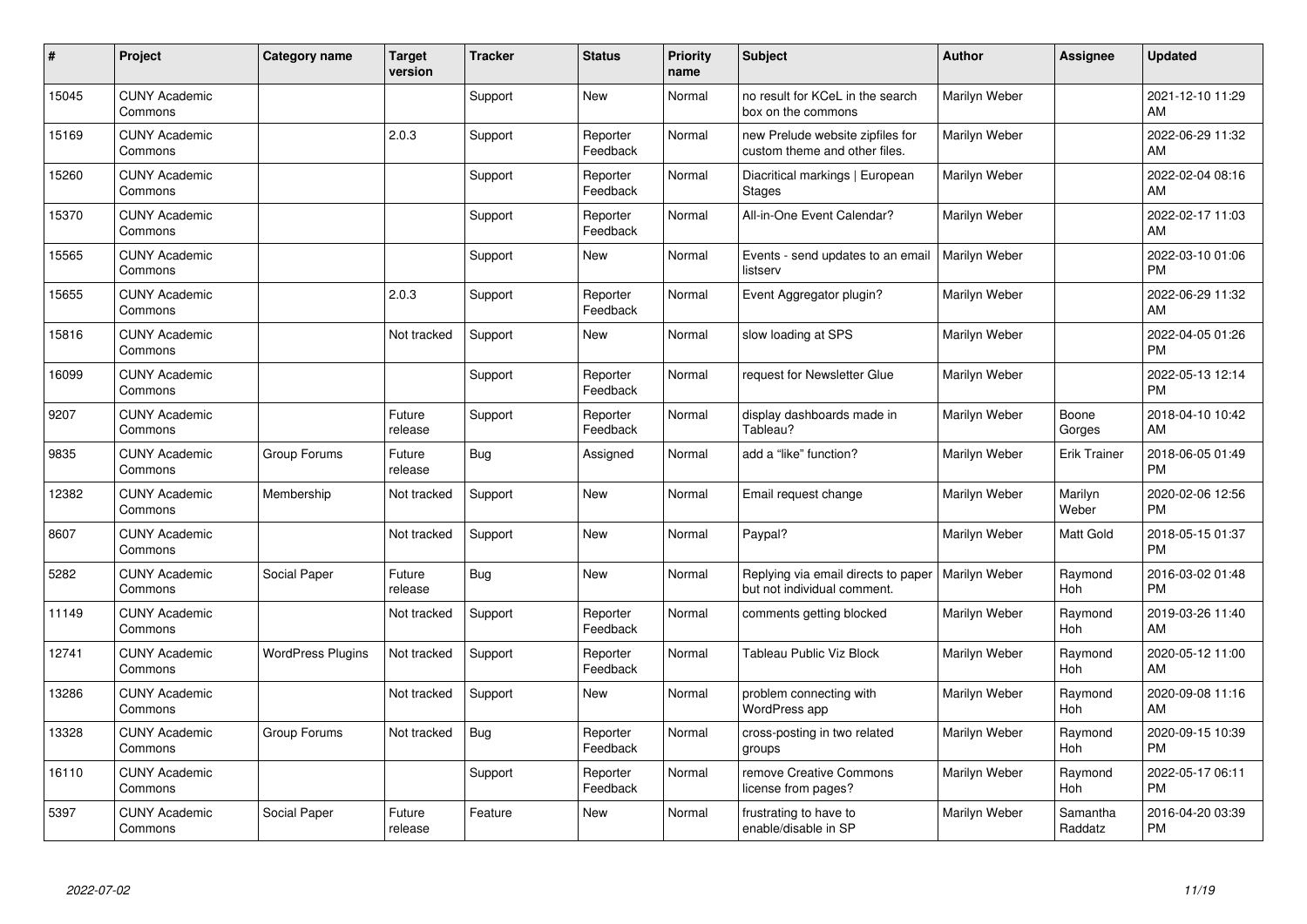| $\#$  | Project                         | <b>Category name</b>      | <b>Target</b><br>version | <b>Tracker</b> | <b>Status</b>        | <b>Priority</b><br>name | <b>Subject</b>                                                                             | <b>Author</b>   | <b>Assignee</b>     | <b>Updated</b>                |
|-------|---------------------------------|---------------------------|--------------------------|----------------|----------------------|-------------------------|--------------------------------------------------------------------------------------------|-----------------|---------------------|-------------------------------|
| 8078  | <b>CUNY Academic</b><br>Commons | <b>WordPress Plugins</b>  | Future<br>release        | System Upgrade | Assigned             | Normal                  | <b>CommentPress Updates</b>                                                                | Margaret Galvan | Christian<br>Wach   | 2017-05-08 03:49<br><b>PM</b> |
| 7828  | <b>CUNY Academic</b><br>Commons |                           | Not tracked              | Feature        | Assigned             | Normal                  | Theme Assessment 2017                                                                      | Margaret Galvan | Margaret<br>Galvan  | 2017-05-02 10:41<br><b>PM</b> |
| 8211  | <b>CUNY Academic</b><br>Commons | <b>WordPress Themes</b>   | Future<br>release        | Feature        | <b>New</b>           | Normal                  | Theme Suggestions: Material<br>Design-Inspired Themes                                      | Margaret Galvan | Margaret<br>Galvan  | 2017-08-07 02:48<br><b>PM</b> |
| 7981  | <b>CUNY Academic</b><br>Commons | Social Paper              | Future<br>release        | Bug            | <b>New</b>           | Normal                  | Social Paper comments should<br>not go to spam                                             | Luke Waltzer    | Boone<br>Gorges     | 2018-04-16 03:52<br><b>PM</b> |
| 8835  | <b>CUNY Academic</b><br>Commons | <b>Blogs (BuddyPress)</b> | Future<br>release        | Feature        | New                  | Normal                  | Extend cuny.is shortlinks to sites                                                         | Luke Waltzer    | Boone<br>Gorges     | 2022-04-26 11:59<br>AM        |
| 9211  | <b>CUNY Academic</b><br>Commons | <b>WordPress Plugins</b>  | Future<br>release        | Support        | Reporter<br>Feedback | Normal                  | Auto-Role Setting in Forum Plugin<br><b>Causing Some Confusion</b>                         | Luke Waltzer    | Boone<br>Gorges     | 2018-03-13 11:44<br>AM        |
| 9895  | <b>CUNY Academic</b><br>Commons | Onboarding                | Future<br>release        | Feature        | Assigned             | Normal                  | Add "Accept Invitation"<br>link/button/function to Group<br>and/or Site invitation emails? | Luke Waltzer    | Boone<br>Gorges     | 2018-06-07 12:42<br><b>PM</b> |
| 5268  | <b>CUNY Academic</b><br>Commons | Group Forums              | Future<br>release        | Bug            | Assigned             | Normal                  | Long-time to post to multiple<br>groups                                                    | Luke Waltzer    | Daniel Jones        | 2016-09-07 06:31<br><b>PM</b> |
| 6078  | <b>CUNY Academic</b><br>Commons | <b>Blogs (BuddyPress)</b> | Future<br>release        | Feature        | <b>New</b>           | Normal                  | Explore Adding Network Blog<br>Metadata Plugin                                             | Luke Waltzer    | Luke Waltzer        | 2016-10-11 10:29<br><b>PM</b> |
| 7624  | <b>CUNY Academic</b><br>Commons | BuddyPress (misc)         | Future<br>release        | Design/UX      | <b>New</b>           | Normal                  | <b>BP</b> Notifications                                                                    | Luke Waltzer    | Paige Dupont        | 2017-02-08 10:43<br><b>PM</b> |
| 7928  | <b>CUNY Academic</b><br>Commons | Group Forums              | Not tracked              | Bug            | New                  | Normal                  | Duplicate Forum post                                                                       | Luke Waltzer    | Raymond<br>Hoh      | 2017-04-11 09:27<br><b>PM</b> |
| 13430 | <b>CUNY Academic</b><br>Commons | Reply By Email            | Not tracked              | <b>Bug</b>     | <b>New</b>           | Normal                  | Delay in RBE                                                                               | Luke Waltzer    | Raymond<br>Hoh      | 2020-10-13 11:16<br>AM        |
| 5225  | <b>CUNY Academic</b><br>Commons | Registration              | Future<br>release        | Feature        | Assigned             | Normal                  | On-boarding Issues                                                                         | Luke Waltzer    | Samantha<br>Raddatz | 2016-02-12 02:58<br><b>PM</b> |
| 5317  | <b>CUNY Academic</b><br>Commons | Group Blogs               | Not tracked              | <b>Bug</b>     | Reporter<br>Feedback | Normal                  | Notifications of New Post Didn't<br>Come                                                   | Luke Waltzer    | Samantha<br>Raddatz | 2016-03-21 10:41<br><b>PM</b> |
| 2175  | <b>CUNY Academic</b><br>Commons | WordPress (misc)          | Not tracked              | Support        | Assigned             | Normal                  | Subscibe 2 vs. Jetpack<br>subscription options                                             | local admin     | Matt Gold           | 2016-01-26 04:58<br><b>PM</b> |
| 2612  | <b>CUNY Academic</b><br>Commons |                           | Not tracked              | Publicity      | Assigned             | Normal                  | Pinterest site for the Commons                                                             | local admin     | Sarah<br>Morgano    | 2016-03-04 11:19<br>AM        |
| 9060  | <b>CUNY Academic</b><br>Commons | Commons In A Box          | Not tracked              | Bug            | Hold                 | Normal                  | Problems with CBox image library<br>/ upload                                               | Lisa Rhody      | Raymond<br>Hoh      | 2018-01-10 03:26<br><b>PM</b> |
| 11131 | <b>CUNY Academic</b><br>Commons |                           | Future<br>release        | Feature        | Reporter<br>Feedback | Normal                  | Image Annotation Plugins                                                                   | Laurie Hurson   |                     | 2019-02-26 11:33<br>AM        |
| 11415 | <b>CUNY Academic</b><br>Commons | <b>WordPress Plugins</b>  | Not tracked              | Bug            | Reporter<br>Feedback | Normal                  | Blog Subscriptions in Jetpack                                                              | Laurie Hurson   |                     | 2019-05-14 10:34<br>AM        |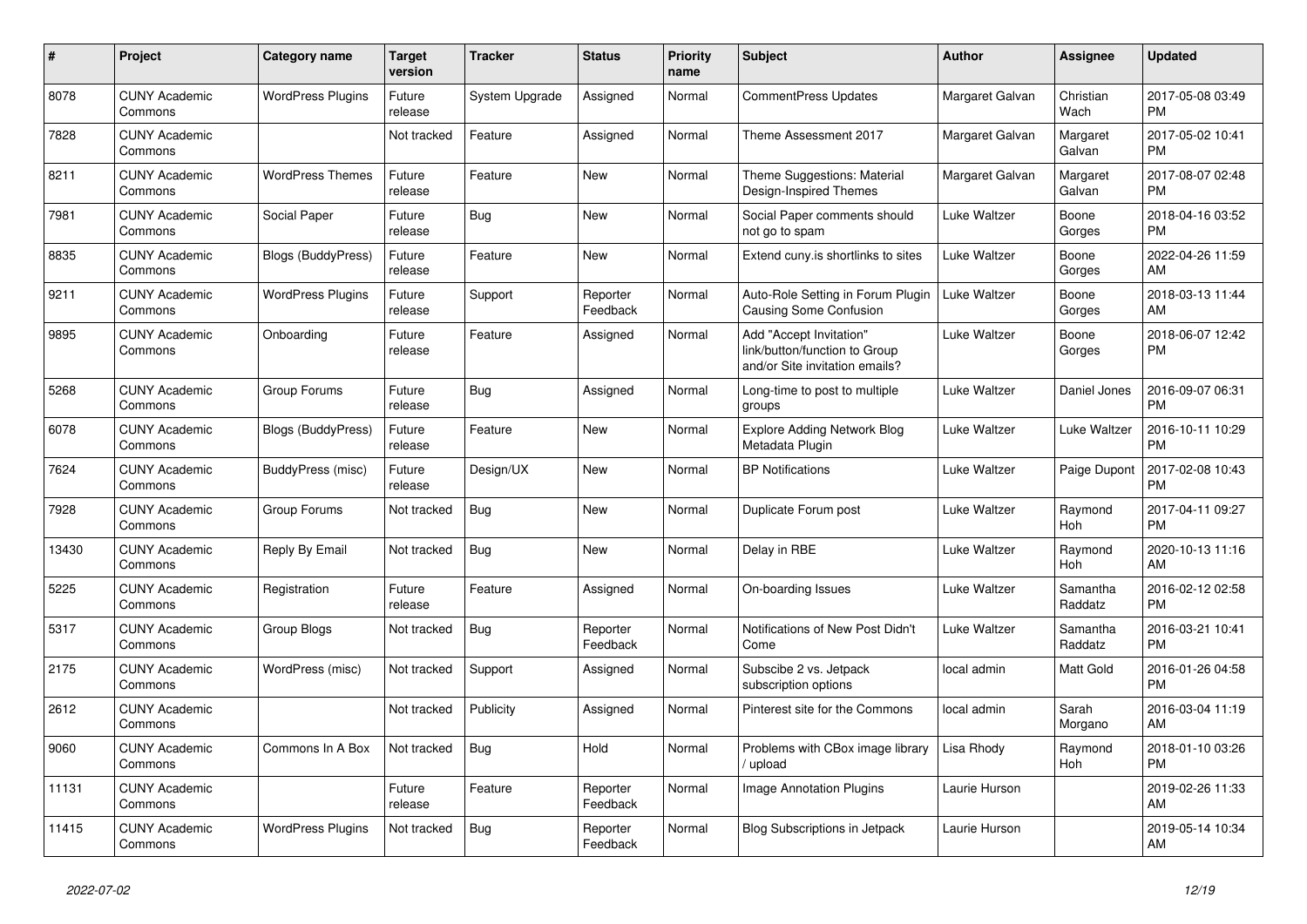| #     | Project                         | <b>Category name</b>     | <b>Target</b><br>version | <b>Tracker</b> | <b>Status</b>        | <b>Priority</b><br>name | <b>Subject</b>                                                               | <b>Author</b> | <b>Assignee</b> | <b>Updated</b>                |
|-------|---------------------------------|--------------------------|--------------------------|----------------|----------------------|-------------------------|------------------------------------------------------------------------------|---------------|-----------------|-------------------------------|
| 11843 | <b>CUNY Academic</b><br>Commons | WordPress (misc)         | Future<br>release        | Design/UX      | New                  | Normal                  | Tweaking the Gutenberg Editor<br>Interface                                   | Laurie Hurson |                 | 2022-04-26 12:00<br><b>PM</b> |
| 12328 | <b>CUNY Academic</b><br>Commons |                          | Not tracked              | Support        | New                  | Normal                  | Sign up Code for Non-CUNY<br>Faculty                                         | Laurie Hurson |                 | 2020-01-28 10:25<br>AM        |
| 13650 | <b>CUNY Academic</b><br>Commons | Group Library            | Future<br>release        | Feature        | <b>New</b>           | Normal                  | Forum Attachments in Group<br>Librarv                                        | Laurie Hurson |                 | 2021-11-19 12:30<br><b>PM</b> |
| 14538 | <b>CUNY Academic</b><br>Commons |                          | Not tracked              | Support        | Reporter<br>Feedback | Normal                  | <b>Weebly To Commons</b>                                                     | Laurie Hurson |                 | 2021-09-14 10:47<br>AM.       |
| 14936 | <b>CUNY Academic</b><br>Commons |                          |                          | Bug            | New                  | Normal                  | Commons websites blocked by<br>SPS campus network                            | Laurie Hurson |                 | 2021-11-03 03:57<br><b>PM</b> |
| 14940 | <b>CUNY Academic</b><br>Commons |                          |                          | <b>Bug</b>     | <b>New</b>           | Normal                  | Discrepancy between Commons<br>profile "sites" and actual # of sites         | Laurie Hurson |                 | 2021-11-08 11:09<br><b>AM</b> |
| 15176 | <b>CUNY Academic</b><br>Commons |                          | Not tracked              | Support        | Reporter<br>Feedback | Normal                  | Archiving Q Writing & Old<br>Wordpress Sites on the Commons                  | Laurie Hurson |                 | 2022-02-08 10:28<br>AM        |
| 15613 | <b>CUNY Academic</b><br>Commons |                          | 2.0.3                    | Feature        | Reporter<br>Feedback | Normal                  | Adding "Passster" plugin                                                     | Laurie Hurson |                 | 2022-06-29 11:32<br>AM        |
| 15757 | <b>CUNY Academic</b><br>Commons |                          |                          | Bug            | New                  | Normal                  | Members # do not match                                                       | Laurie Hurson |                 | 2022-03-30 04:52<br><b>PM</b> |
| 15923 | <b>CUNY Academic</b><br>Commons |                          | Not tracked              | Feature        | Reporter<br>Feedback | Normal                  | <b>Bellows Plugin Adjustments</b>                                            | Laurie Hurson |                 | 2022-04-20 10:10<br><b>AM</b> |
| 9289  | <b>CUNY Academic</b><br>Commons | <b>WordPress Plugins</b> | Future<br>release        | Bug            | Reporter<br>Feedback | Normal                  | Email Users Plugin                                                           | Laurie Hurson | Boone<br>Gorges | 2018-10-24 12:34<br><b>PM</b> |
| 12121 | <b>CUNY Academic</b><br>Commons | <b>WordPress Plugins</b> | 2.0.3                    | Feature        | Reporter<br>Feedback | Normal                  | Embedding H5P Iframes on<br><b>Commons Site</b>                              | Laurie Hurson | Boone<br>Gorges | 2022-06-29 11:32<br><b>AM</b> |
| 12438 | <b>CUNY Academic</b><br>Commons | Courses                  | Not tracked              | Bug            | New                  | Normal                  | Site appearing twice                                                         | Laurie Hurson | Boone<br>Gorges | 2020-02-18 01:34<br><b>PM</b> |
| 14504 | <b>CUNY Academic</b><br>Commons |                          | Not tracked              | Publicity      | Reporter<br>Feedback | Normal                  | Adding showcases to home page<br>menu                                        | Laurie Hurson | Boone<br>Gorges | 2022-01-19 03:26<br><b>PM</b> |
| 16199 | <b>CUNY Academic</b><br>Commons | <b>Directories</b>       | 2.0.3                    | <b>Bug</b>     | <b>New</b>           | Normal                  | Removed "Semester" Filter from<br><b>Courses Directory</b>                   | Laurie Hurson | Boone<br>Gorges | 2022-06-29 11:32<br>AM        |
| 11879 | <b>CUNY Academic</b><br>Commons |                          | Not tracked              | Bug            | New                  | Normal                  | Hypothesis comments appearing<br>on multiple, different pdfs across<br>blogs | Laurie Hurson | Laurie Hurson   | 2019-09-19 02:39<br>PM        |
| 12446 | <b>CUNY Academic</b><br>Commons | Groups (misc)            | Future<br>release        | Feature        | Reporter<br>Feedback | Normal                  | Toggle default site to group forum<br>posting                                | Laurie Hurson | Laurie Hurson   | 2020-03-10 11:57<br>AM        |
| 14475 | <b>CUNY Academic</b><br>Commons |                          | Not tracked              | Publicity      | New                  | Normal                  | <b>OER Showcase Page</b>                                                     | Laurie Hurson | Laurie Hurson   | 2021-09-14 10:46<br>AM        |
| 12484 | <b>CUNY Academic</b><br>Commons |                          | Not tracked              | Support        | Reporter<br>Feedback | Normal                  | Sign up Code for COIL Course<br>starting in March                            | Laurie Hurson | Matt Gold       | 2020-03-02 02:26<br><b>PM</b> |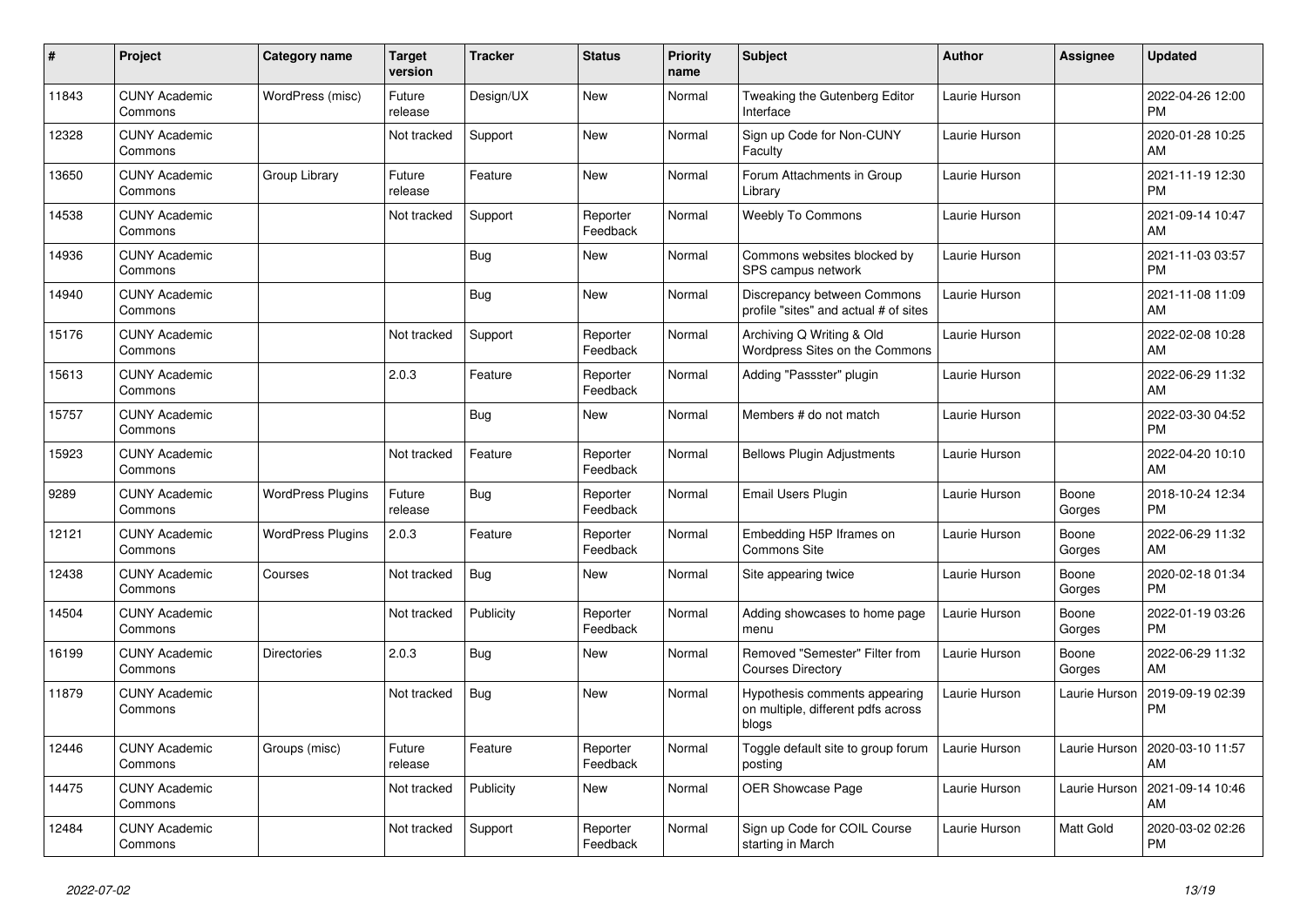| #     | Project                                                                 | Category name            | <b>Target</b><br>version | <b>Tracker</b> | <b>Status</b>        | <b>Priority</b><br>name | <b>Subject</b>                                                        | <b>Author</b>    | Assignee            | <b>Updated</b>                |
|-------|-------------------------------------------------------------------------|--------------------------|--------------------------|----------------|----------------------|-------------------------|-----------------------------------------------------------------------|------------------|---------------------|-------------------------------|
| 14787 | <b>CUNY Academic</b><br>Commons                                         | <b>Plugin Packages</b>   | Future<br>release        | Feature        | New                  | Normal                  | Creating a "Design" plugin<br>package                                 | Laurie Hurson    | scott voth          | 2022-04-27 04:56<br><b>PM</b> |
| 11789 | <b>CUNY Academic</b><br>Commons                                         | Courses                  | Future<br>release        | Feature        | New                  | Normal                  | Ability to remove item from<br>Courses list                           | Laurie Hurson    | Sonja Leix          | 2019-09-24 12:28<br><b>PM</b> |
| 6755  | <b>CUNY Academic</b><br>Commons                                         | WordPress (misc)         | Future<br>release        | Bug            | <b>New</b>           | Normal                  | Cannot Deactivate Plugin                                              | Laura Kane       |                     | 2016-11-16 01:12<br><b>PM</b> |
| 3473  | <b>CUNY Academic</b><br>Commons                                         | <b>User Experience</b>   | Future<br>release        | Feature        | Assigned             | Normal                  | Commons profile: Add help info<br>about "Positions" replacing "title" | Keith Miyake     | Samantha<br>Raddatz | 2015-11-09 02:28<br><b>PM</b> |
| 14842 | <b>CUNY Academic</b><br>Commons                                         |                          | Not tracked              | Support        | Reporter<br>Feedback | Normal                  | Question about widgets and block<br>editor                            | Gina Cherry      |                     | 2021-10-06 03:01<br><b>PM</b> |
| 11545 | <b>CUNY Academic</b><br>Commons                                         | <b>WordPress Plugins</b> | Not tracked              | Support        | New                  | Normal                  | Twitter searches in WordPress                                         | Gina Cherry      | Matt Gold           | 2019-09-23 01:03<br><b>PM</b> |
| 11649 | <b>CUNY Academic</b><br>Commons                                         | <b>WordPress Plugins</b> | 2.0.3                    | Bug            | In Progress          | Normal                  | CC license displayed on every<br>page                                 | Gina Cherry      | Raymond<br>Hoh      | 2022-06-29 11:32<br>AM        |
| 12004 | <b>CUNY Academic</b><br>Commons                                         |                          | Not tracked              | Support        | Reporter<br>Feedback | Normal                  | Notifications for spam blog<br>comments                               | Gina Cherry      | Raymond<br>Hoh      | 2019-11-01 12:05<br><b>PM</b> |
| 12062 | AD/O365 Transition<br>from NonMatric to<br><b>Matriculated Students</b> |                          |                          | Feature        | In Progress          | Normal                  | create solution and console<br>project                                | Emilio Rodriguez | Emilio<br>Rodriguez | 2019-11-12 03:56<br><b>PM</b> |
| 11968 | JustPublics@365<br>MediaCamp                                            |                          |                          | Feature        | <b>New</b>           | Normal                  | Nanoscience Retractable Display<br>Unit                               | Donald Cherry    | Bonnie<br>Eissner   | 2021-02-19 08:50<br>AM        |
| 9729  | <b>CUNY Academic</b><br>Commons                                         | <b>SEO</b>               | Not tracked              | Support        | New                  | Normal                  | 503 Errors showing on<br>newlaborforum.cuny.edu                       | Diane Krauthamer | Raymond<br>Hoh      | 2018-05-22 04:48<br><b>PM</b> |
| 13370 | <b>CUNY Academic</b><br>Commons                                         | Group Library            | Future<br>release        | Feature        | New                  | Normal                  | Library bulk deletion and folder<br>editing                           | Colin McDonald   | Boone<br>Gorges     | 2020-10-13 10:41<br>AM        |
| 15210 | <b>CUNY Academic</b><br>Commons                                         | Analytics                | Not tracked              | Design/UX      | <b>New</b>           | Normal                  | Google Analytics improvements                                         | Colin McDonald   | Boone<br>Gorges     | 2022-05-24 10:47<br>AM        |
| 13199 | <b>CUNY Academic</b><br>Commons                                         | Group Forums             | Future<br>release        | Feature        | <b>New</b>           | Normal                  | Favoring Groups over bbPress<br>plugin                                | Colin McDonald   | Colin<br>McDonald   | 2021-11-19 12:28<br><b>PM</b> |
| 860   | <b>CUNY Academic</b><br>Commons                                         | Design                   | Future<br>release        | Design/UX      | Assigned             | Normal                  | <b>Standardize Button Treatment</b><br><b>Across the Commons</b>      | Chris Stein      | Chris Stein         | 2014-05-01 09:45<br>AM        |
| 2881  | <b>CUNY Academic</b><br>Commons                                         | <b>Public Portfolio</b>  | Future<br>release        | Feature        | Assigned             | Normal                  | Redesign the UX for Profiles                                          | Chris Stein      | Chris Stein         | 2016-10-13 12:45<br><b>PM</b> |
| 3059  | <b>CUNY Academic</b><br>Commons                                         | Group Forums             | Future<br>release        | Design/UX      | <b>New</b>           | Normal                  | Forum Post Permissable Content<br><b>Explanatory Text</b>             | Chris Stein      | Chris Stein         | 2015-04-02 11:27<br>AM        |
| 2666  | <b>CUNY Academic</b><br>Commons                                         | About page               | Not tracked              | Documentation  | Assigned             | Normal                  | <b>Update About Text</b>                                              | Chris Stein      | Luke Waltzer        | 2016-03-04 11:19<br>AM        |
| 3565  | <b>CUNY Academic</b><br>Commons                                         | My Commons               | Not tracked              | Documentation  | <b>New</b>           | Normal                  | Load Newest inconsistencies                                           | Chris Stein      | scott voth          | 2015-11-09 01:16<br><b>PM</b> |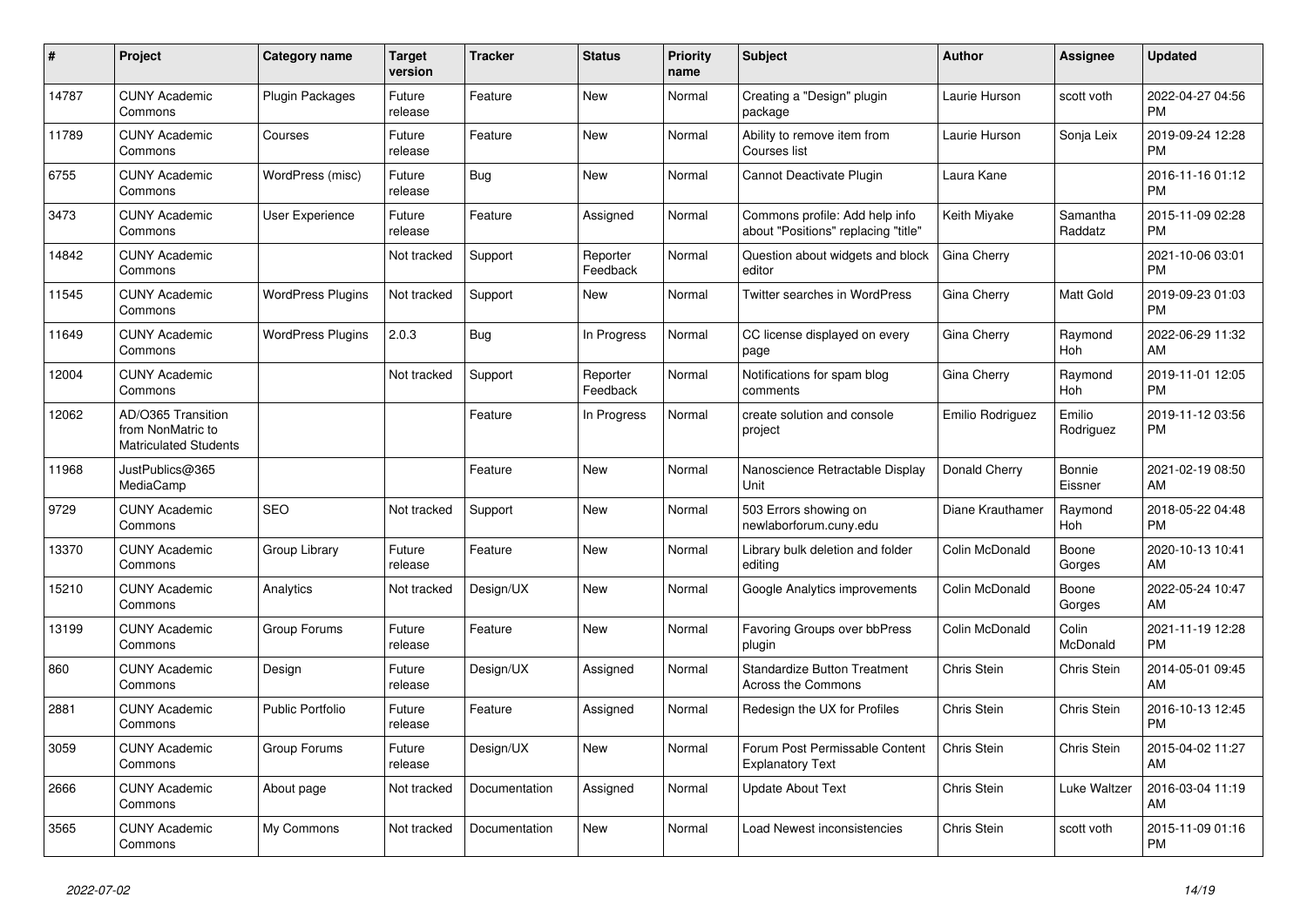| $\#$  | Project                         | <b>Category name</b>     | <b>Target</b><br>version | <b>Tracker</b> | <b>Status</b> | <b>Priority</b><br>name | <b>Subject</b>                                                                                               | <b>Author</b>       | Assignee        | <b>Updated</b>                |
|-------|---------------------------------|--------------------------|--------------------------|----------------|---------------|-------------------------|--------------------------------------------------------------------------------------------------------------|---------------------|-----------------|-------------------------------|
| 1460  | <b>CUNY Academic</b><br>Commons | Analytics                | Future<br>release        | Feature        | Assigned      | Normal                  | <b>Update System Report</b>                                                                                  | <b>Brian Foote</b>  | Boone<br>Gorges | 2015-11-09 06:13<br><b>PM</b> |
| 5488  | <b>CUNY Academic</b><br>Commons | Social Paper             | Future<br>release        | Bug            | <b>New</b>    | Normal                  | Add a "last edited by" field to<br>Social Paper group directories                                            | Boone Gorges        |                 | 2016-04-21 10:05<br><b>PM</b> |
| 5489  | <b>CUNY Academic</b><br>Commons | Social Paper             | Future<br>release        | Feature        | New           | Normal                  | Asc/desc sorting for Social Paper<br>directories                                                             | Boone Gorges        |                 | 2016-04-21 10:06<br><b>PM</b> |
| 6332  | <b>CUNY Academic</b><br>Commons | WordPress (misc)         | Future<br>release        | Feature        | <b>New</b>    | Normal                  | Allow uploaded files to be marked<br>as private in an ad hoc way                                             | Boone Gorges        |                 | 2016-10-17 11:41<br><b>PM</b> |
| 9720  | <b>CUNY Academic</b><br>Commons | Authentication           | Future<br>release        | Feature        | <b>New</b>    | Normal                  | The Commons should be an<br>oAuth provider                                                                   | Boone Gorges        |                 | 2019-03-01 02:04<br><b>PM</b> |
| 10380 | <b>CUNY Academic</b><br>Commons | WordPress (misc)         | Future<br>release        | Feature        | In Progress   | Normal                  | Remove blacklisted plugins                                                                                   | Boone Gorges        |                 | 2022-04-26 12:00<br><b>PM</b> |
| 11024 | <b>CUNY Academic</b><br>Commons | WordPress (misc)         | Future<br>release        | Bug            | <b>New</b>    | Normal                  | Subsites should not show "you<br>should update your .htaccess<br>now" notice after permalink setting<br>save | Boone Gorges        |                 | 2019-01-28 01:35<br><b>PM</b> |
| 11392 | <b>CUNY Academic</b><br>Commons |                          | Future<br>release        | Bug            | New           | Normal                  | Migrate users away from<br><b>StatPress</b>                                                                  | Boone Gorges        |                 | 2019-04-23 03:53<br><b>PM</b> |
| 12436 | <b>CUNY Academic</b><br>Commons |                          | Not tracked              | Bug            | Assigned      | Normal                  | Nightly system downtime                                                                                      | <b>Boone Gorges</b> |                 | 2020-08-01 09:30<br>AM        |
| 13048 | <b>CUNY Academic</b><br>Commons | Shortcodes and<br>embeds | Future<br>release        | Feature        | <b>New</b>    | Normal                  | Jupyter Notebooks support                                                                                    | Boone Gorges        |                 | 2020-07-14 11:46<br>AM        |
| 618   | <b>CUNY Academic</b><br>Commons | <b>BuddyPress Docs</b>   | Future<br>release        | Feature        | Assigned      | Normal                  | BuddyPress Docs: export formats                                                                              | <b>Boone Gorges</b> | Boone<br>Gorges | 2015-11-09 05:38<br><b>PM</b> |
| 1422  | <b>CUNY Academic</b><br>Commons | <b>BuddyPress Docs</b>   | Future<br>release        | Feature        | Assigned      | Normal                  | Make "created Doc" activity icons<br>non-mini                                                                | Boone Gorges        | Boone<br>Gorges | 2015-11-09 05:48<br><b>PM</b> |
| 1508  | <b>CUNY Academic</b><br>Commons | WordPress (misc)         | Future<br>release        | Feature        | Assigned      | Normal                  | Share login cookies across<br>mapped domains                                                                 | Boone Gorges        | Boone<br>Gorges | 2012-07-02 12:12<br><b>PM</b> |
| 1744  | <b>CUNY Academic</b><br>Commons | <b>BuddyPress Docs</b>   | Future<br>release        | Feature        | Assigned      | Normal                  | Spreadsheet-style Docs                                                                                       | Boone Gorges        | Boone<br>Gorges | 2015-11-09 06:13<br><b>PM</b> |
| 3002  | <b>CUNY Academic</b><br>Commons | Search                   | Future<br>release        | Feature        | Assigned      | Normal                  | Overhaul CAC search by using<br>external search appliance                                                    | Boone Gorges        | Boone<br>Gorges | 2020-07-15 03:05<br><b>PM</b> |
| 3193  | <b>CUNY Academic</b><br>Commons | Group Forums             | Future<br>release        | Feature        | Assigned      | Normal                  | bbPress 2.x dynamic roles and<br><b>RBE</b>                                                                  | Boone Gorges        | Boone<br>Gorges | 2014-09-30 01:30<br><b>PM</b> |
| 3580  | <b>CUNY Academic</b><br>Commons | Group Blogs              | Future<br>release        | Feature        | <b>New</b>    | Normal                  | Multiple blogs per group                                                                                     | Boone Gorges        | Boone<br>Gorges | 2018-02-20 02:02<br><b>PM</b> |
| 4481  | <b>CUNY Academic</b><br>Commons | Events                   | Future<br>release        | Feature        | New           | Normal                  | Group admins/mods should have<br>the ability to unlink an event from<br>the group                            | Boone Gorges        | Boone<br>Gorges | 2017-04-24 03:53<br><b>PM</b> |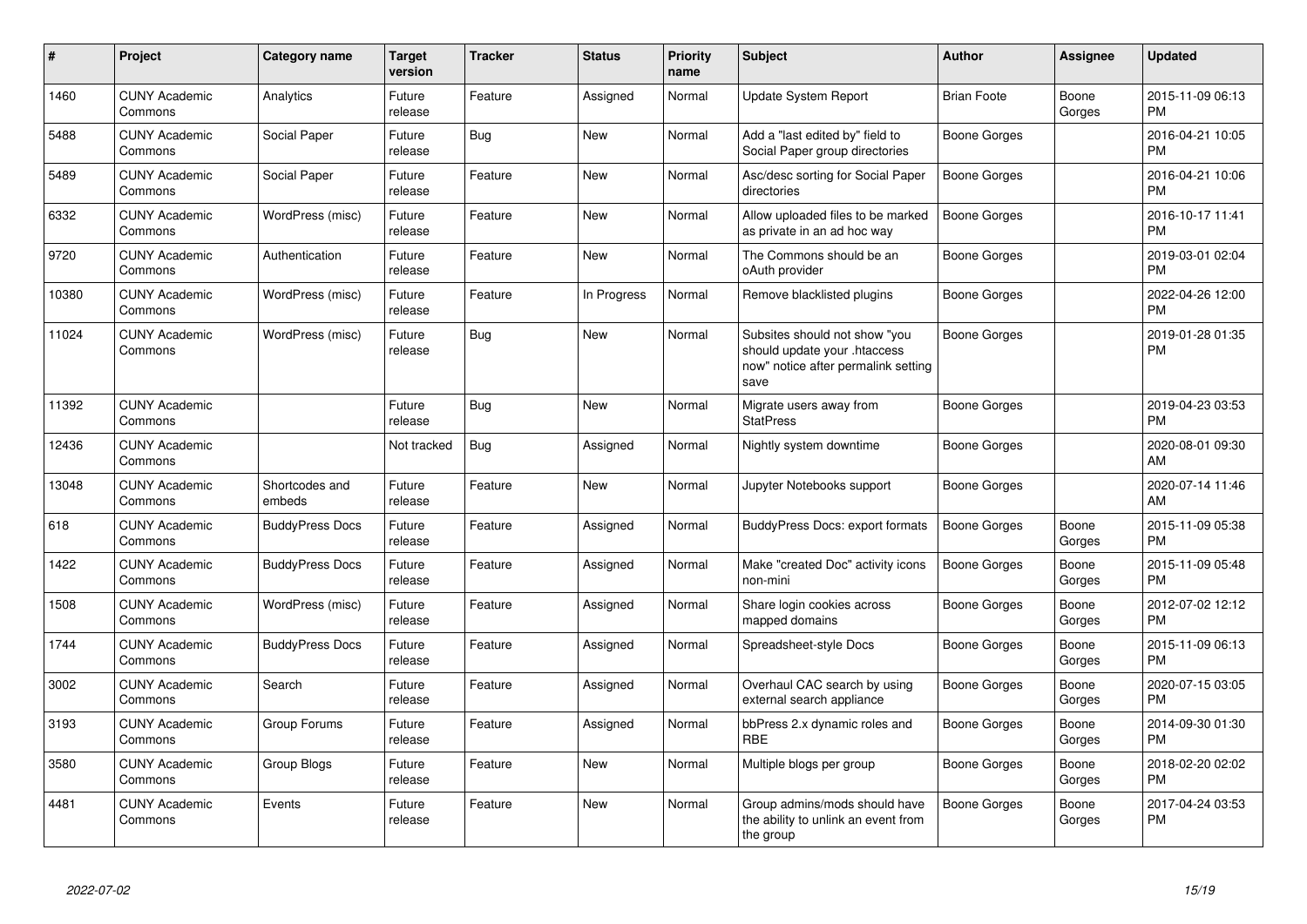| #     | <b>Project</b>                  | Category name              | <b>Target</b><br>version | <b>Tracker</b> | <b>Status</b>        | <b>Priority</b><br>name | <b>Subject</b>                                                                             | <b>Author</b>       | Assignee        | <b>Updated</b>                |
|-------|---------------------------------|----------------------------|--------------------------|----------------|----------------------|-------------------------|--------------------------------------------------------------------------------------------|---------------------|-----------------|-------------------------------|
| 5234  | <b>CUNY Academic</b><br>Commons | Membership                 | Future<br>release        | Feature        | Assigned             | Normal                  | Write Unconfirmed patch for WP                                                             | Boone Gorges        | Boone<br>Gorges | 2016-10-24 11:18<br>AM        |
| 7022  | <b>CUNY Academic</b><br>Commons | Announcements              | Future<br>release        | Bug            | <b>New</b>           | Normal                  | Sitewide announcements should<br>be displayed on, and dismissable<br>from, mapped domains  | Boone Gorges        | Boone<br>Gorges | 2018-03-22 10:18<br>AM        |
| 7663  | <b>CUNY Academic</b><br>Commons | Social Paper               | Future<br>release        | Bug            | New                  | Normal                  | Social Paper notifications not<br>formatted correctly on secondary<br>sites                | Boone Gorges        | Boone<br>Gorges | 2018-04-16 03:52<br><b>PM</b> |
| 9926  | <b>CUNY Academic</b><br>Commons | <b>WordPress Plugins</b>   | Future<br>release        | Bug            | <b>New</b>           | Normal                  | twitter-mentions-as-comments<br>cron jobs can run long                                     | Boone Gorges        | Boone<br>Gorges | 2018-10-24 12:34<br><b>PM</b> |
| 10794 | <b>CUNY Academic</b><br>Commons | Performance                | Not tracked              | Bug            | <b>New</b>           | Normal                  | Memcached connection<br>occasionally breaks                                                | Boone Gorges        | Boone<br>Gorges | 2018-12-06 03:30<br><b>PM</b> |
| 11945 | <b>CUNY Academic</b><br>Commons | Reckoning                  | Future<br>release        | Feature        | Reporter<br>Feedback | Normal                  | Add Comments bubble to<br>Reckoning views                                                  | Boone Gorges        | Boone<br>Gorges | 2019-11-12 05:14<br><b>PM</b> |
| 12042 | <b>CUNY Academic</b><br>Commons | <b>Email Notifications</b> | Future<br>release        | Feature        | <b>New</b>           | Normal                  | Improved error logging for BPGES<br>send queue                                             | <b>Boone Gorges</b> | Boone<br>Gorges | 2021-11-19 12:25<br><b>PM</b> |
| 12091 | <b>CUNY Academic</b><br>Commons | Group Files                | Future<br>release        | Feature        | <b>New</b>           | Normal                  | Improved pre-upload file validation<br>for bp-group-documents                              | Boone Gorges        | Boone<br>Gorges | 2019-11-14 01:21<br><b>PM</b> |
| 12911 | <b>CUNY Academic</b><br>Commons |                            | Not tracked              | Feature        | New                  | Normal                  | Block access to xmlrpc.php based<br>on User-Agent                                          | Boone Gorges        | Boone<br>Gorges | 2020-06-09 05:12<br><b>PM</b> |
| 13466 | <b>CUNY Academic</b><br>Commons | Cavalcade                  | Future<br>release        | Feature        | New                  | Normal                  | Automated cleanup for duplicate<br>Cavalcade tasks                                         | Boone Gorges        | Boone<br>Gorges | 2020-10-13 05:24<br><b>PM</b> |
| 13835 | <b>CUNY Academic</b><br>Commons | WordPress (misc)           | Future<br>release        | Feature        | New                  | Normal                  | Allow OneSearch widget to have<br>'CUNY' as campus                                         | Boone Gorges        | Boone<br>Gorges | 2021-11-19 12:39<br><b>PM</b> |
| 14184 | <b>CUNY Academic</b><br>Commons | Public Portfolio           | Future<br>release        | Feature        | <b>New</b>           | Normal                  | Centralized mechanism for storing<br>Campus affiliations                                   | <b>Boone Gorges</b> | Boone<br>Gorges | 2022-01-04 11:35<br>AM        |
| 14309 | <b>CUNY Academic</b><br>Commons | Group Library              | Future<br>release        | Feature        | <b>New</b>           | Normal                  | Better handling of<br>bp group document file download<br>attempts when file is not present | Boone Gorges        | Boone<br>Gorges | 2021-11-19 12:28<br><b>PM</b> |
| 14987 | <b>CUNY Academic</b><br>Commons | <b>WordPress Plugins</b>   | Future<br>release        | Bug            | New                  | Normal                  | Elementor update causes<br>database freeze-up                                              | Boone Gorges        | Boone<br>Gorges | 2021-11-29 12:02<br><b>PM</b> |
| 15883 | <b>CUNY Academic</b><br>Commons |                            | 2.1.0                    | Feature        | New                  | Normal                  | Release BPGES update                                                                       | Boone Gorges        | Boone<br>Gorges | 2022-05-26 10:39<br>AM        |
| 16092 | <b>CUNY Academic</b><br>Commons |                            | Future<br>release        | Feature        | Hold                 | Normal                  | Don't show main site in Site<br>search results                                             | Boone Gorges        | Boone<br>Gorges | 2022-05-17 03:12<br><b>PM</b> |
| 2832  | <b>CUNY Academic</b><br>Commons | <b>Public Portfolio</b>    | Future<br>release        | Feature        | Assigned             | Normal                  | Improve interface for (not)<br>auto-linking profile fields                                 | Boone Gorges        | Chris Stein     | 2015-01-05 08:52<br><b>PM</b> |
| 3330  | <b>CUNY Academic</b><br>Commons | My Commons                 | Future<br>release        | Feature        | Assigned             | Normal                  | "Commons Information" tool                                                                 | Boone Gorges        | Chris Stein     | 2014-09-22 08:46<br><b>PM</b> |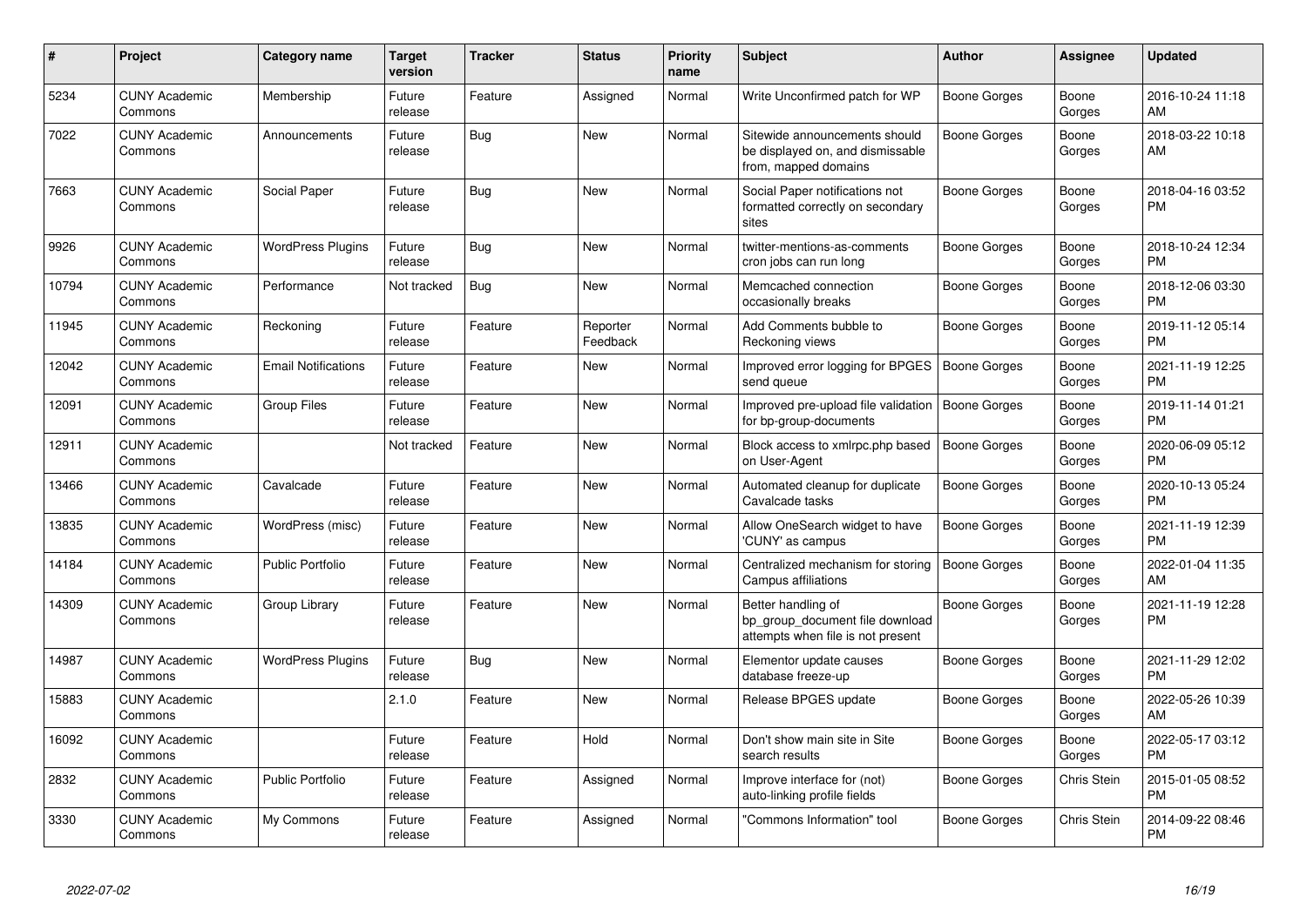| #     | Project                         | <b>Category name</b>           | <b>Target</b><br>version | <b>Tracker</b> | <b>Status</b>        | <b>Priority</b><br>name | <b>Subject</b>                                                                                  | <b>Author</b>           | <b>Assignee</b>     | <b>Updated</b>                |
|-------|---------------------------------|--------------------------------|--------------------------|----------------|----------------------|-------------------------|-------------------------------------------------------------------------------------------------|-------------------------|---------------------|-------------------------------|
| 13331 | <b>CUNY Academic</b><br>Commons | Site cloning                   | Future<br>release        | <b>Bug</b>     | <b>New</b>           | Normal                  | Combine Site Template and Clone   Boone Gorges<br>operations                                    |                         | Jeremy Felt         | 2021-11-19 12:39<br><b>PM</b> |
| 13891 | <b>CUNY Academic</b><br>Commons | Internal Tools and<br>Workflow | 2.1.0                    | Feature        | New                  | Normal                  | Migrate automated linting to<br>GitHub Actions                                                  | Boone Gorges            | Jeremy Felt         | 2022-06-29 11:13<br>AM        |
| 15194 | <b>CUNY Academic</b><br>Commons | Internal Tools and<br>Workflow | 2.1.0                    | Feature        | New                  | Normal                  | PHPCS sniff for un-restored<br>switch_to_blog() calls                                           | Boone Gorges            | Jeremy Felt         | 2022-05-26 10:45<br>AM        |
| 11517 | <b>CUNY Academic</b><br>Commons |                                | Not tracked              | Feature        | Assigned             | Normal                  | wp-accessibility plugin should not<br>strip 'target=" blank" by default                         | Boone Gorges            | Laurie Hurson       | 2019-09-24 09:57<br>AM        |
| 3192  | <b>CUNY Academic</b><br>Commons | Group Forums                   | Future<br>release        | Feature        | Assigned             | Normal                  | Customizable forum views for<br>bbPress 2.x group forums                                        | Boone Gorges            | Raymond<br>Hoh      | 2015-11-09 12:47<br><b>PM</b> |
| 13358 | <b>CUNY Academic</b><br>Commons | Group Forums                   | Future<br>release        | Feature        | New                  | Normal                  | Improved UI for group forum<br>threading settings                                               | <b>Boone Gorges</b>     | Raymond<br>Hoh      | 2021-11-19 12:27<br><b>PM</b> |
| 308   | <b>CUNY Academic</b><br>Commons | Registration                   | Future<br>release        | Feature        | <b>New</b>           | Normal                  | Group recommendations for<br>signup process                                                     | Boone Gorges            | Samantha<br>Raddatz | 2015-11-09 05:07<br><b>PM</b> |
| 10580 | <b>CUNY Academic</b><br>Commons | Information<br>Architecture    | Future<br>release        | Design/UX      | New                  | Normal                  | Primary nav item review                                                                         | Boone Gorges            | Sara Cannon         | 2022-06-28 01:29<br><b>PM</b> |
| 4635  | <b>CUNY Academic</b><br>Commons | Authentication                 | Future<br>release        | Feature        | <b>New</b>           | Normal                  | Allow non-WP authentication                                                                     | Boone Gorges            | Sonja Leix          | 2019-03-01 02:05<br><b>PM</b> |
| 11834 | <b>CUNY Academic</b><br>Commons | <b>Group Files</b>             | Future<br>release        | Feature        | <b>New</b>           | Normal                  | Improved tools for managing<br>group file folders                                               | Boone Gorges            | Sonja Leix          | 2019-09-06 03:55<br><b>PM</b> |
| 11883 | <b>CUNY Academic</b><br>Commons | Help/Codex                     | Not tracked              | Support        | New                  | Normal                  | Need Embedding Help Page<br>Update (Tableau)                                                    | Anthony Wheeler         | scott voth          | 2019-09-24 08:49<br>AM        |
| 4388  | <b>CUNY Academic</b><br>Commons | WordPress (misc)               | Future<br>release        | <b>Bug</b>     | Assigned             | Normal                  | Repeated request for<br>authentication.                                                         | Alice.Lynn<br>McMichael | Raymond<br>Hoh      | 2015-08-11 07:35<br><b>PM</b> |
| 519   | <b>CUNY Academic</b><br>Commons | <b>BuddyPress Docs</b>         | Future<br>release        | Feature        | Assigned             | Low                     | TOC for individual docs - for new<br>BP "wiki-like" plugin                                      | scott voth              | Boone<br>Gorges     | 2015-11-09 05:54<br><b>PM</b> |
| 4535  | <b>CUNY Academic</b><br>Commons | My Commons                     | Future<br>release        | <b>Bug</b>     | <b>New</b>           | Low                     | My Commons filter issue                                                                         | scott voth              | Raymond<br>Hoh      | 2015-09-01 11:17<br>AM        |
| 58    | <b>CUNY Academic</b><br>Commons | BuddyPress (misc)              | Future<br>release        | Feature        | Assigned             | Low                     | Make member search sortable by<br>last name                                                     | Roberta Brody           | Boone<br>Gorges     | 2010-08-26 02:38<br><b>PM</b> |
| 8498  | <b>CUNY Academic</b><br>Commons | <b>WordPress Plugins</b>       | Future<br>release        | Feature        | New                  | Low                     | <b>Gravity Forms Email Users</b>                                                                | Raffi<br>Khatchadourian | Matt Gold           | 2017-10-13 12:58<br><b>PM</b> |
| 8675  | <b>CUNY Academic</b><br>Commons | User Onboarding                | Future<br>release        | Bug            | Reporter<br>Feedback | Low                     | Add new User search screen calls<br>for the input of email address but<br>doesn't work with one | Paul Hebert             | Boone<br>Gorges     | 2017-10-11 11:17<br>AM        |
| 1562  | <b>CUNY Academic</b><br>Commons | <b>WordPress Plugins</b>       | Future<br>release        | Feature        | Assigned             | Low                     | Play with NYT Collaborative<br><b>Authoring Tool</b>                                            | Matt Gold               | Boone<br>Gorges     | 2015-01-05 08:47<br><b>PM</b> |
| 2013  | <b>CUNY Academic</b><br>Commons | <b>Public Portfolio</b>        | Future<br>release        | Feature        | Assigned             | Low                     | Have Profile Privacy Options show<br>up only for filled-in fields                               | <b>Matt Gold</b>        | Boone<br>Gorges     | 2015-11-09 06:09<br><b>PM</b> |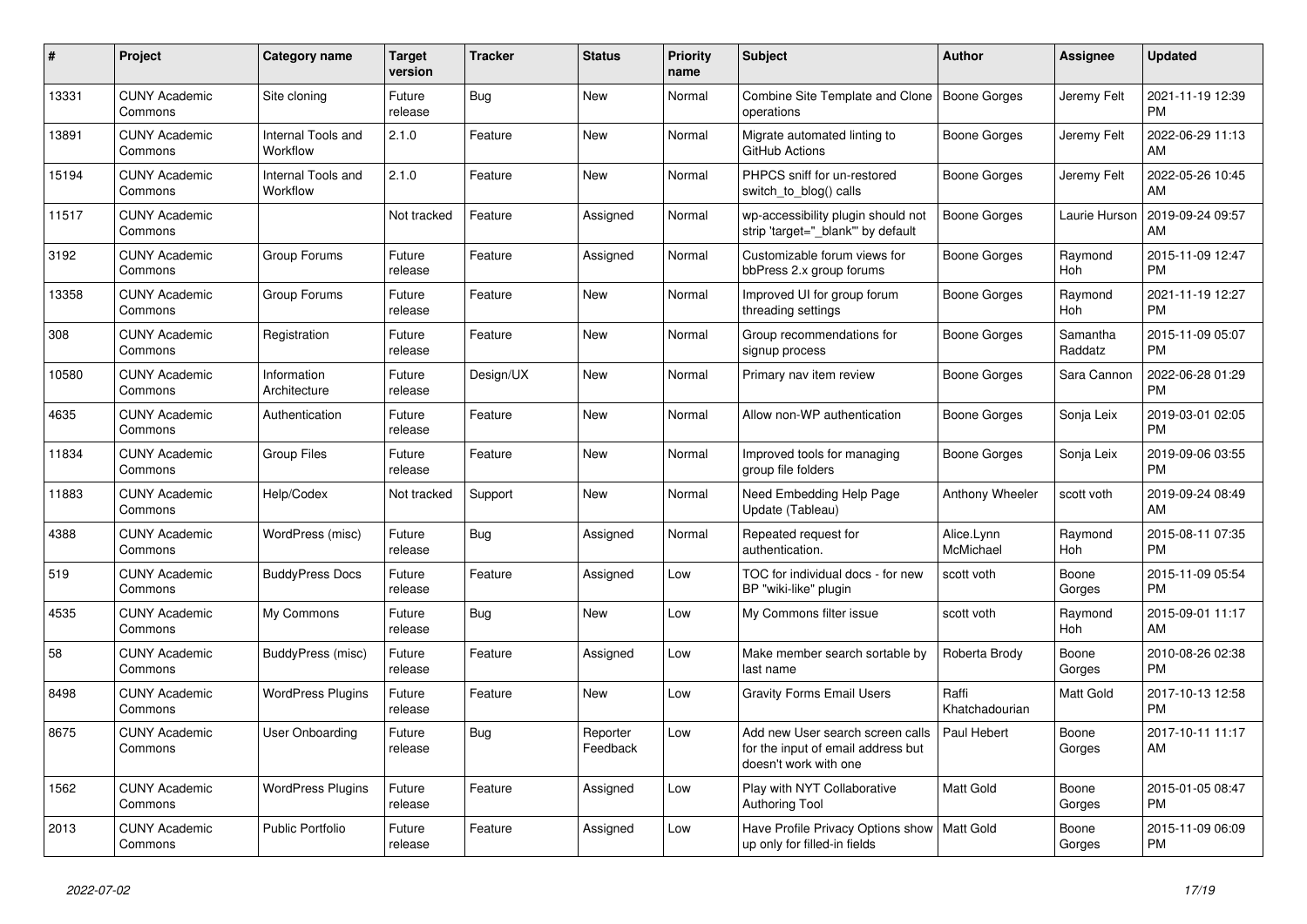| #     | Project                         | <b>Category name</b>       | <b>Target</b><br>version | <b>Tracker</b> | <b>Status</b>        | <b>Priority</b><br>name | Subject                                                                                                                                               | Author             | Assignee            | <b>Updated</b>                |
|-------|---------------------------------|----------------------------|--------------------------|----------------|----------------------|-------------------------|-------------------------------------------------------------------------------------------------------------------------------------------------------|--------------------|---------------------|-------------------------------|
| 2223  | <b>CUNY Academic</b><br>Commons | <b>WordPress Plugins</b>   | Future<br>release        | Feature        | Assigned             | Low                     | Add Participad to the CUNY<br><b>Academic Commons</b>                                                                                                 | <b>Matt Gold</b>   | Boone<br>Gorges     | 2014-09-17 10:03<br><b>PM</b> |
| 3080  | <b>CUNY Academic</b><br>Commons | <b>Group Files</b>         | Future<br>release        | Feature        | Assigned             | Low                     | Create a system to keep track of<br>file changes                                                                                                      | <b>Matt Gold</b>   | Boone<br>Gorges     | 2014-02-26 10:04<br><b>PM</b> |
| 2618  | <b>NYCDH Community</b><br>Site  |                            |                          | Bug            | Assigned             | Low                     | Mark blogs as spam when created<br>by users marked as spam                                                                                            | <b>Matt Gold</b>   | Boone<br>Gorges     | 2013-06-09 11:38<br><b>PM</b> |
| 3354  | <b>CUNY Academic</b><br>Commons | <b>Group Files</b>         | Future<br>release        | Feature        | Assigned             | Low                     | Allow Group Download of Multiple<br><b>Selected Files</b>                                                                                             | <b>Matt Gold</b>   | Chris Stein         | 2014-08-01 08:50<br>AM        |
| 940   | <b>CUNY Academic</b><br>Commons | Redmine                    | Future<br>release        | Feature        | Assigned             | Low                     | Communication with users after<br>releases                                                                                                            | <b>Matt Gold</b>   | Dominic<br>Giglio   | 2012-09-09 04:36<br><b>PM</b> |
| 333   | <b>CUNY Academic</b><br>Commons | <b>Email Notifications</b> | Future<br>release        | Feature        | Assigned             | Low                     | Delay Forum Notification Email<br>Delivery Until After Editing Period<br>Ends                                                                         | <b>Matt Gold</b>   | Raymond<br>Hoh      | 2015-11-09 06:01<br><b>PM</b> |
| 1192  | <b>CUNY Academic</b><br>Commons | <b>Group Files</b>         | Future<br>release        | Feature        | Assigned             | Low                     | When posting group files, allow<br>users to add a category without<br>saving                                                                          | <b>Matt Gold</b>   | Raymond<br>Hoh      | 2015-11-09 05:53<br><b>PM</b> |
| 5016  | <b>CUNY Academic</b><br>Commons | Events                     | Future<br>release        | Feature        | Assigned             | Low                     | Allow comments to be posted on<br>events                                                                                                              | Matt Gold          | Raymond<br>Hoh      | 2019-03-01 02:23<br><b>PM</b> |
| 310   | <b>CUNY Academic</b><br>Commons | BuddyPress (misc)          | Future<br>release        | Feature        | Assigned             | Low                     | <b>Friend Request Email</b>                                                                                                                           | <b>Matt Gold</b>   | Samantha<br>Raddatz | 2015-11-09 05:08<br><b>PM</b> |
| 1456  | <b>CUNY Academic</b><br>Commons | Group Invitations          | Future<br>release        | Feature        | Reporter<br>Feedback | Low                     | Invite to Group Button from Profile<br>Field                                                                                                          | Matt Gold          | Samantha<br>Raddatz | 2015-11-09 05:59<br><b>PM</b> |
| 2576  | <b>NYCDH Community</b><br>Site  |                            |                          | Bug            | Hold                 | Low                     | Test Next Button in Javascript<br><b>Tutorial Under Activities</b>                                                                                    | Mark Newton        | Alex Gil            | 2013-05-18 02:55<br><b>PM</b> |
| 2577  | <b>NYCDH Community</b><br>Site  |                            |                          | Feature        | Assigned             | Low                     | Investigate Potential to Add Links<br>to the Forum                                                                                                    | <b>Mark Newton</b> | Alex Gil            | 2013-05-16 09:40<br><b>PM</b> |
| 13912 | <b>CUNY Academic</b><br>Commons |                            | Not tracked              | Feature        | Hold                 | Low                     | posting "missed schedule"                                                                                                                             | Marilyn Weber      |                     | 2021-02-23 10:46<br>AM        |
| 5052  | <b>CUNY Academic</b><br>Commons | Social Paper               | Future<br>release        | Feature        | <b>New</b>           | Low                     | Sentence by sentence or line by<br>line comments (SP suggestion #3)                                                                                   | Marilyn Weber      | Boone<br>Gorges     | 2016-02-11 10:24<br><b>PM</b> |
| 11971 | <b>CUNY Academic</b><br>Commons | <b>Email Notifications</b> | Future<br>release        | Bug            | Reporter<br>Feedback | Low                     | Pictures obscured in emailed post<br>notifications                                                                                                    | Marilyn Weber      | Raymond<br>Hoh      | 2019-11-21 01:14<br><b>PM</b> |
| 5050  | <b>CUNY Academic</b><br>Commons | Social Paper               | Future<br>release        | Feature        | New                  | Low                     | Making comments visible in SP<br>editing mode (SP suggestion #1)                                                                                      | Marilyn Weber      | Samantha<br>Raddatz | 2019-09-17 11:10<br>PM        |
| 5053  | <b>CUNY Academic</b><br>Commons | Social Paper               | Future<br>release        | Feature        | New                  | Low                     | Scrollable menu to add readers<br>(SP suggestion #4)                                                                                                  | Marilyn Weber      | Samantha<br>Raddatz | 2016-04-21 05:21<br><b>PM</b> |
| 5058  | <b>CUNY Academic</b><br>Commons | Social Paper               | Future<br>release        | Feature        | New                  | Low                     | Can there be a clearer signal that<br>even when comments have<br>already been made you add<br>comments by clicking on the side?<br>(SP suggestion #5) | Marilyn Weber      | Samantha<br>Raddatz | 2016-02-11 10:24<br><b>PM</b> |